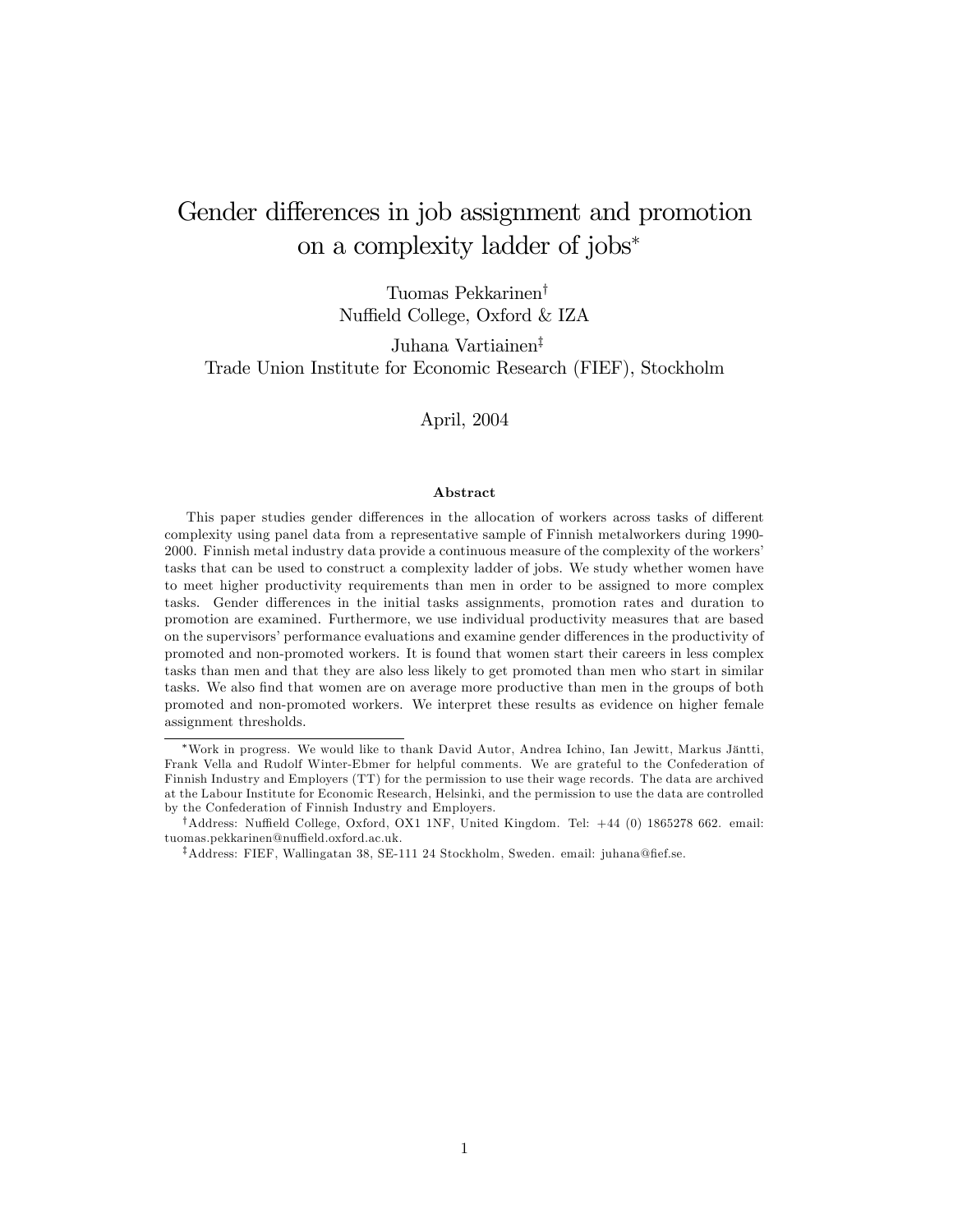### 1 Introduction

The gender wage gap is a persistent phenomenon. Despite the fact that in many countries the female participation rates have been high for decades and the experience on anti-discriminatory legislation is long, women tend to earn lower wages than men. An important part of this wage gap is explained by occupational segregation. It is common to find, that when sufficiently narrow occupational categories are controlled for, the gender wage gap is considerably reduced.<sup>1</sup> Hence, one of the key elements in understanding the gender wage gap is the asymmetric allocation of men and women across occupations.

This paper uses panel data on Finnish metalworkers to study gender differences in the allocation of workers across jobs of different complexity. In the Finnish metal industry, as in many other industries, women typically work on less complex jobs than men. Our aim is to find out, whether this happens because women need to meet higher productivity requirements than men to be assigned to more complex jobs. We address this question by examining gender differences in the initial job assignments and in the probability of promotions from the initial jobs. Furthermore, we use a measure of individual productivity that is based on supervisors' performance evaluations to study how promoted and non-promoted women perform with respect to their male counterparts. We then use this information to infer whether the male and female productivity thresholds of assignment are different.

Very common explanation for gender differences in the assignment thresholds is tastebased discrimination. But there are also theoretical arguments that do not rely on discriminatory behavior on the part of the employers. Most notably, in the model by Lazear and Rosen (1990), the comparative advantage of women in non-market activities makes them more likely to quit than men. Consequently, women have to be more productive than men to be assigned to complex jobs.

Previous empirical literature on gender differences in job allocation has almost exclusively concentrated on estimating gender differences in the probability of promotion.<sup>2</sup> There are studies that use data from large surveys such as Winter-Ebmer and Zweimüller (1997) using Austrian census data, McCue (1996) using the PSID, and Booth et al (2001) using the BHPS. Other studies have used data from a single industry or firm: Granqvist and Persson (2002) analyze gender differences in the career mobility of workers in the Swedish retail trade industry, Hersch and Viscusi (1996) focus on one US public utility, and Jones and Makepeace (1996) look at workers in a British Önancial institution. A special branch of the literature are the studies on the career advancement of academics like Ginther and Hayes (1999, 2003) and McDowell et al (1999). The common finding is that women are less likely to get promoted than men.

But gender differences in the assignment thresholds have implications that go beyond promotion probabilities. The promotion process will also improve the relative productivity of women within jobs. Since the promoted women have passed a higher threshold than promoted men, they will be on average more productive than men who are promoted to the new job. On the other hand, the men that remain in the less complex jobs have failed to meet a lower productivity threshold and are therefore less productive than women who remain in the same job.

Here, we will directly address the question of whether women have to be more productive than men to be assigned to complex jobs. We focus on the early careers of workers who are initially assigned to jobs of similar complexity. The idea is that there shouldn't be significant productivity differences between men and women within jobs, unless the

<sup>1</sup>See for example Blau and Ferber (1987) or Groshen (1991).

 $2E$ xceptions are Booth et al (2001) and Hersch and Viscusi (1996) who also estimate gender differences in the wage growth upon promotion. Both find that women gain less from promotions than men.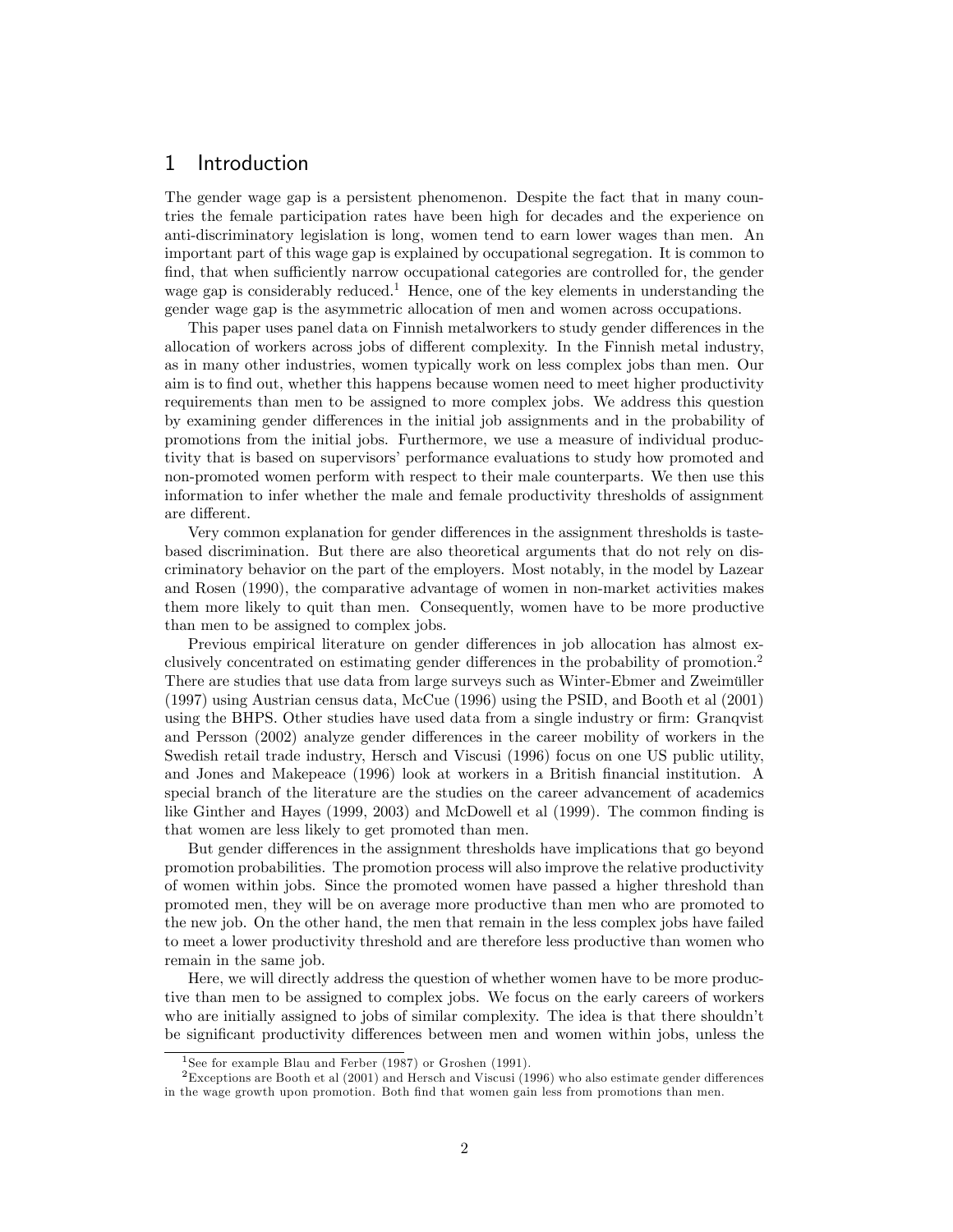assignment thresholds are different for men and women. We then study how the gender differences in the productivity of these workers are affected by the promotion process by comparing the productivity of men and women among the promoted and non-promoted workers. If the productivity threshold of promotion is higher for women than for men, the relative productivity of women should improve in both groups as a result of the promotion process. Finally, we use the estimated male and female quit rates to assess whether the gender differences in reservation wages could plausibly explain the asymmetry in the job assignment.

We believe that the Finnish metal industry data are suitable for this kind of analysis. First of all, they provide a measure for the complexity of the jobs. This complexity measure is valid for both within- and between-Örm comparisons. In this industry, all the jobs are evaluated according to their complexity, and on the basis of this evaluation a minimum wage is attached to each job. We use these minimum wages to construct a complexity ladder of jobs. Second, the panel nature of the data allows us to distinguish between the initial job assignments and subsequent promotions. We can therefore compare the careers of men and women who start in jobs of similar complexity. Finally, the data provide information on bonuses that are based on individual performance evaluations, so that we do not have to rely on final wages when measuring individual productivity.

Using these features of the data, we find that women are initially assigned to less complex jobs than men and that they are also less likely to get promoted than men who start in the same jobs. When we measure individual productivity with bonuses, we find that there are no clear gender differences in productivity at the initial job assignment. However, gender differences in productivity become clear as some of the workers are selected for promotion. Women are consistently more productive in the groups of promoted and non-promoted workers. We interpret these results as supportive of the asymmetric threshold hypothesis. In this industry, women are also more likely to quit than men. These differences in quit rates are especially significant among younger workers, who are the most likely candidates for promotion. However, as the differences in quit rates may also be a result of the different promotion prospects, we can only say that the quit behaviour of men and women in this industry is consistent with, but not necessarily supportive of, the reservation wage explanation of gender differences in assignment thresholds.

The rest of the paper is organized as follows. In the following section, we summarize the familiar Lazear and Rosen (1990) model and discuss the implications regarding the job assignments and gender productivity differences within jobs. We also point out what different assumptions about the underlying male and female productivity distributions imply for the inference on the assignment thresholds. In the third section, we discuss the data and the fourth section explains the construction of the complexity ladder of jobs. We then study the movement of workers on the complexity ladder. In the fifth section, we examine the allocation of workers across levels of complexity at the initial job assignment and replicate the standard analysis of gender differences in the probability of promotion. The most original analysis is reported in section 6, in which we use our productivity proxies to evaluate the relative performance of a given group of newly recruited men and women, both before and after the first promotion decisions have taken place. In section 7, we brieáy examine the quit behavior of the workers and discuss whether the gender differences are large enough to explain the differences in the job allocation. Section 8 concludes.

### 2 Theoretical background

The model by Lazear and Rosen (1990) is a popular framework in which to think about gender differences in job assignment. In this model, the workers who are assigned to more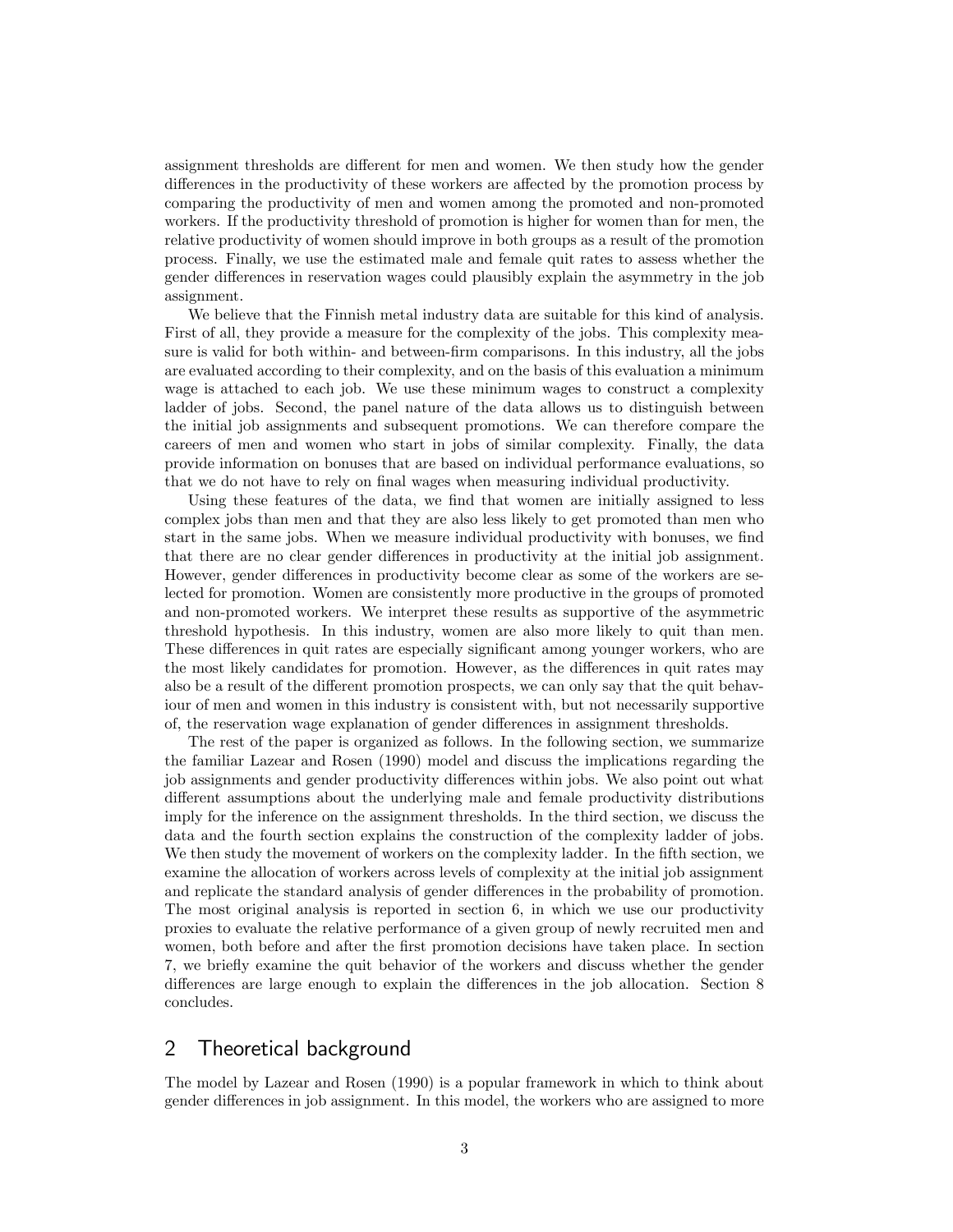demanding jobs undergo costly training to learn the tasks involved. Once the training is finished, the workers cannot commit to staying with the employer but leave the firm, if the value of their reservation wage exceeds the wage paid by the firm.

Women are assumed to have higher reservation wages than men because of their comparative advantage in non-market activities. Hence, women are more likely to leave the firm and the risk of loosing the training investment is higher when a woman is assigned to the demanding job. Thus, the productivity threshold that decides whether the worker is assigned to the demanding job is higher for women than for men.

#### 2.1 Job assignments

Consider workers who enter the firm with some level of innate ability and who gradually acquire seniority that increases their effective ability. Denote the innate ability of worker  $i$ with  $\delta_i$  and his/her seniority prior to period t with  $x_{it}$ . Following Gibbons and Waldman (1999), assume that the effective ability of the worker,  $\eta_{it}$ , is a function of the innate ability and seniority:  $\eta_{it} = \delta_i f(x_{it})$ , where  $f' > 0$ ,  $f'' \leq 0$ . The innate ability of the worker is assumed to be common knowledge at the beginning of the worker's career.

There are two jobs, the more demanding job  $A$  and the less demanding job  $B$ . Consider the employer's job assignment decisions at time t. If the worker is assigned to job  $A$ , he/she will undergo costly training during the fraction  $\tau$  of the period t and reaches the full productive capacity for the fraction  $(1 - \tau)$  of the period. One way to interpret  $\tau$  is to view it as the time spent in job specific monitoring, as in Lazear  $(1986)$ . There is no training in task B:

The output per worker in job  $B$  during the whole period  $t$  is equal to his/her effective ability  $\eta_{it} = \delta_i f(x_{it})$ . If the worker is assigned to job A, his/her output is reduced to  $\gamma_1 \eta_{it} = \gamma_1 \delta_i f(x_{it})$  during  $\tau$ , where  $0 < \gamma_1 < 1$ . During  $(1 - \tau)$ , the output of the worker in job A reaches  $\gamma_2 \eta_{it} = \gamma_2 \delta_i f(x_{it})$ , where  $\gamma_2 > 1$ .

Assume that the workers are certain to stay in the firm during  $\tau$  but that they cannot commit to staying during  $(1 - \tau)$ . Workers will leave the firm if the value of their reservation wage is higher than the wage paid by the firm. Lazear and Rosen assume that the worker's reservation wage is a random variable  $\omega$  and that at the beginning of period t only the the cdf,  $F(\omega)$ , of this variable is known.

An efficient assignment rule should induce the workers to stay in the firm, if the market value of their output exceeds their reservation wage. Furthermore, the rule should assign only those workers to job  $A$ , whose social output is higher in job  $A$  than in job  $B$ .

Social output of the workers who are assigned to job A is equal to:

$$
\tau \gamma_1 \eta_{it} + (1 - \tau) \left( \gamma_2 \eta_{it} \int_0^{\gamma_2 \eta_{it}} dF + \int_{\gamma_2 \eta_{it}}^{\infty} \omega dF \right)
$$
 (1)

Correspondingly, the social output of the workers in job  $B$  is:

$$
\tau \eta_{it} + (1 - \tau) \left( \eta_{it} \int_0^{\eta_{it}} dF + \int_{\eta_{it}}^{\infty} \omega dF \right)
$$
 (2)

The difference between  $(1)$  and  $(2)$  can be written as:

$$
D = -\tau \eta_{it} (1 - \gamma_1) + (1 - \tau) \int_{\eta_{it}}^{\gamma_2 \eta_{it}} F(\omega) d\omega \tag{3}
$$

Workers are assigned to task A if  $D > 0$  and to task B if  $D < 0$ . Hence, there is an assignment threshold  $D(\eta^*)=0$ .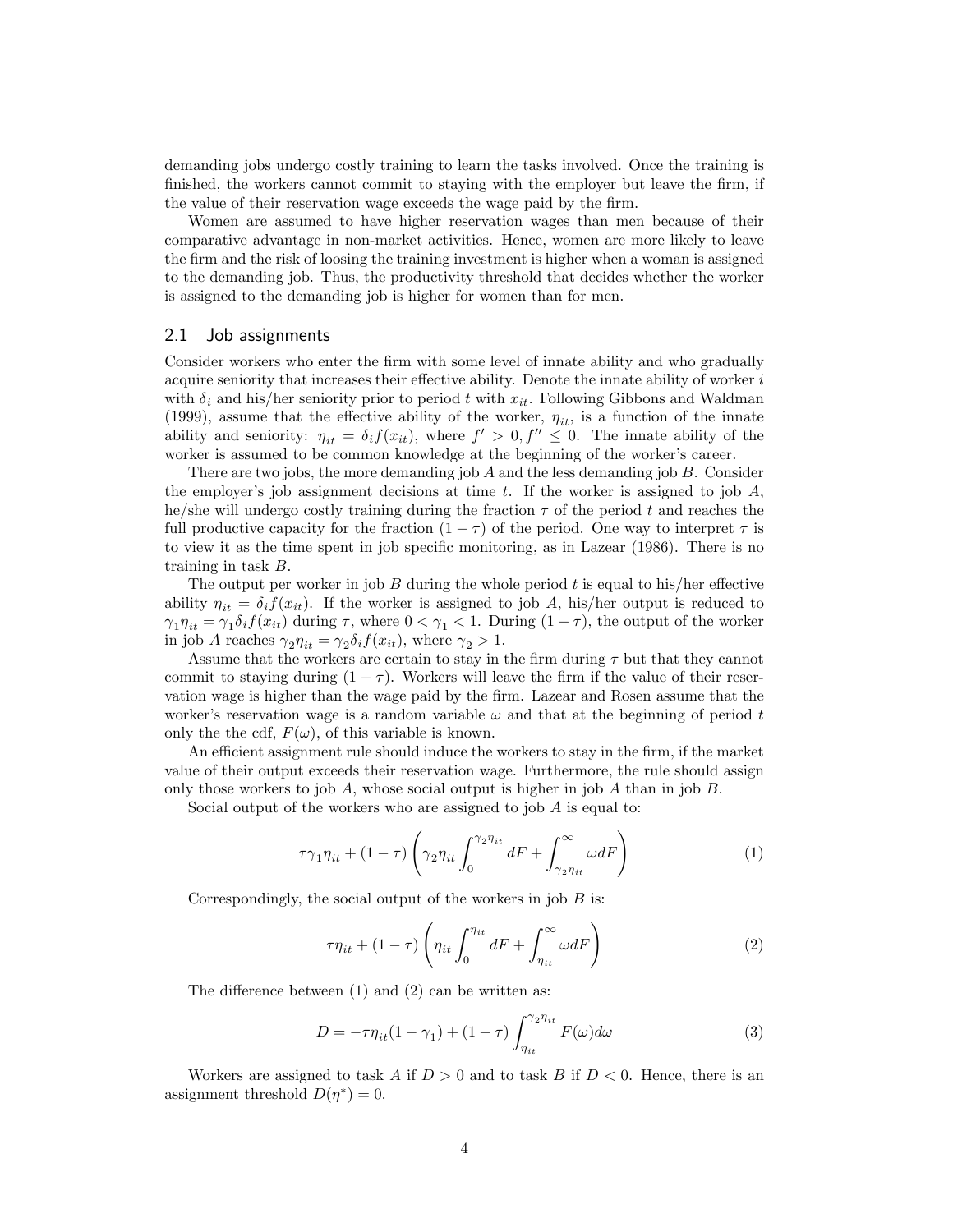The initial job assignment will be decided solely on the basis of innate ability. Thus, there will be a threshold level of innate ability,  $\delta^*$ , that decides to which job the worker is initially assigned. Similarly, for workers that were initially assigned to job  $B$  there exists a threshold level of seniority,  $x_t^*$ , after which they will be promoted to job B. Naturally, the higher is the innate ability of the worker in job  $B$ , the faster he/she will get promoted.

#### 2.2 Gender differences in reservation wages

Lazear and Rosen assume that men and women have different outside options. More specifically, female distribution of reservation wages,  $F_f(\omega)$ , first-order stochastically dominates that of men,  $F_m(\omega)$ . To introduce this assumption in the setting above, write the distribution of reservation wages as  $F(\omega; \alpha)$ , where  $\alpha$  is a shifter, such that  $\partial F/\partial \alpha > 0$ . Define  $F_f(\omega) \equiv F(\omega; \alpha_f)$  and  $F_m(\omega) \equiv F(\omega; \alpha_m)$  so that  $\alpha_m > \alpha_f$ , which implies that  $F_f(\omega) < F_m(\omega)$ .

Differentiating  $D(\eta^*) = 0$  with respect to  $\alpha$  yields:

$$
\frac{d\eta^*}{d\alpha} = \frac{\int_{\eta^*}^{\gamma_2 \eta^*} \frac{\partial F(\omega; \alpha)}{\partial \alpha} d\omega}{-\partial D(\eta^*)/\partial \eta_{it}}
$$

which is negative since  $\partial D(\eta^*)/\partial \eta_{it} > 0$ . Hence,  $\alpha$  decreases the threshold value of effective ability  $\eta^*$  and because  $\alpha_m > \alpha_f$  we have that  $\eta_m^* < \eta_f^*$ . This means that in order to be assigned to the complex job women need to have a higher innate ability than men with the same level of seniority. Similarly, women need to acquire more seniority than men of equal innate ability to get promoted to the complex job.

#### 2.3 Implications of the gender differences in reservation wages

Gender differences in the assignment thresholds have implications for the job assignments and productivity differences within jobs. The direction in which these impacts work depends on the underlying ability distributions of men and women.

Denote the male ability distribution with  $G_m(\eta)$  and the female distribution with  $G_f(\eta)$ . Women will be less likely to be assigned to complex job, if:

$$
\Pr(\eta \ge \eta_m^*) = 1 - G_m(\eta_m^*) \ge 1 - G_f(\eta_f^*) = \Pr(\eta \ge \eta_f^*) \tag{4}
$$

Furthermore, women will be on average more productive within jobs if:

$$
E\left[\eta \mid \eta \geq \eta_{m}^{*}\right] = \int_{\eta_{m}^{*}}^{\infty} \eta dG_{m}(\eta \mid \eta > \eta_{m}^{*}) \leq \int_{\eta_{f}^{*}}^{\infty} \eta dG_{f}(\eta \mid \eta > \eta_{f}^{*}) = E\left[\eta \mid \eta \geq \eta_{f}^{*}\right] \tag{5}
$$

Below, we will use gender differences in promotion rates and productivity within groups of promoted and non-promoted workers to infer whether the assignment thresholds are different for men and women. In order to do this, we need to know under which assumptions (4) and (5) can hold simultaneously only, if  $\eta_m^* \leq \eta_f^*$ . If we rule out intersecting male and female ability distributions, this turns out to be straightforward. It is easy to see that if  $G_m(\eta)$  and  $G_f(\eta)$  are identical, both (4) and (5) can only hold if  $\eta_m^* \leq \eta_f^*$ . When the male ability distribution first-order stochastically dominates the female distribution,  $1 - G_m(\eta_m) \ge 1 - G_f(\eta_f)$ , the condition (4) can also hold for some values  $\eta_m^* > \eta_f^*$  but the condition (5) holds only when  $\eta_m^* \leq \eta_f^*$ . On the other hand, if the female distribution dominates,  $1 - G_m(\eta_m) \leq 1 - G_f(\eta_f)$ , the condition (4) can only hold if  $\eta_m^* \leq \eta_f^*$ , whereas the condition (5) also holds for some values such that  $\eta_m^* > \eta_f^*$ . Thus, women can be simultaneously less likely to be assigned to the complex job and more productive within jobs only if the female assignment threshold is higher than the male assignment threshold.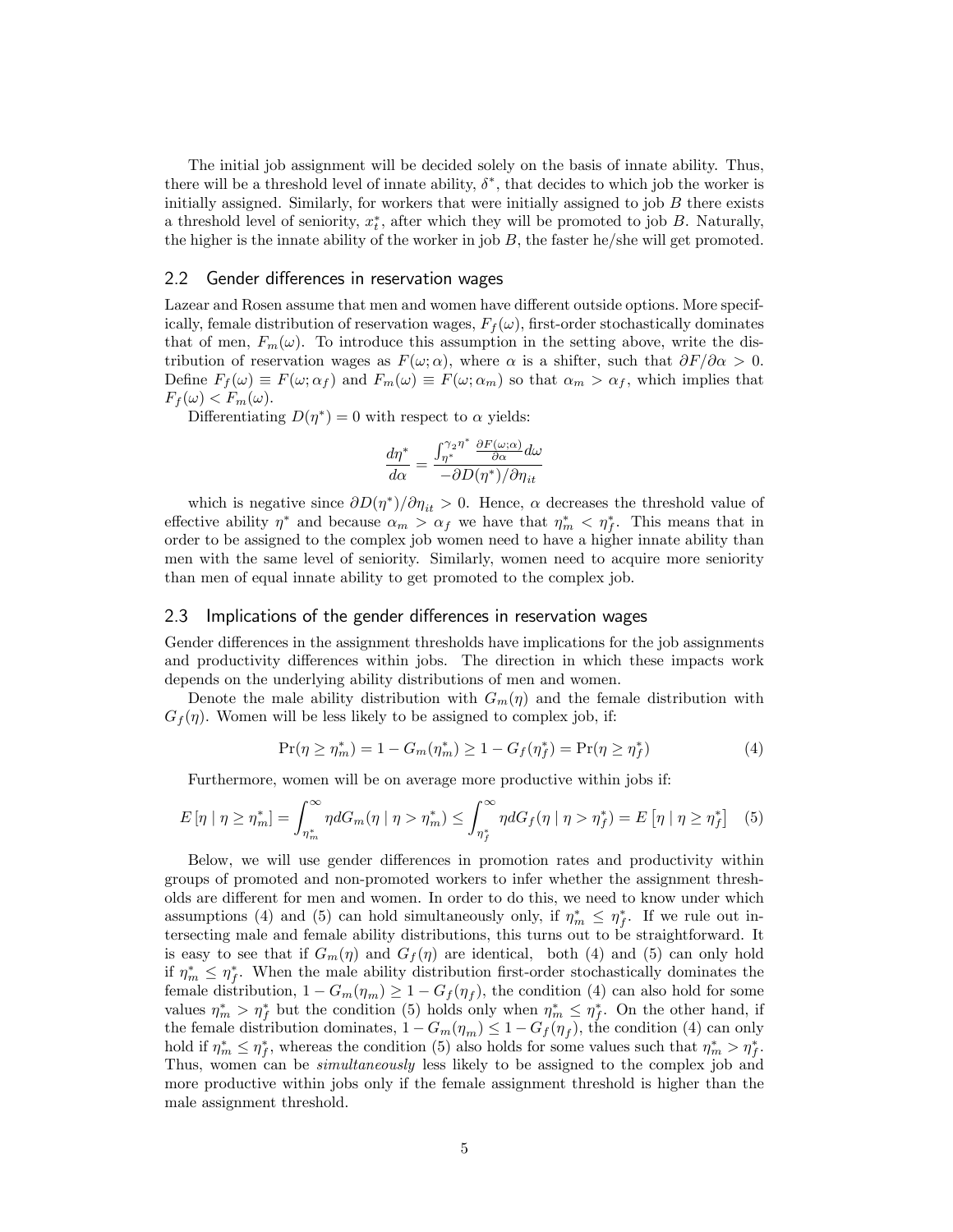## 3 The data

The data used in this paper come from the wage records of the Confederation of Finnish Industry and Employers (*Teollisuus ja työnantajat*). The wage records contain detailed information on the wages and working hours of all the workers who are affiliated with the confederation. In the Finnish metal industry, this covers practically  $100\%$  of the firms.

The wage records' data on wages and working hours can be considered as exceptionally reliable since the information comes directly from the firms' wage accounts. However, the information on the individual characteristics is rather scarce. Basically only age, gender, and seniority can be identified from the raw data. For the objectives of this paper, the most disturbing piece of missing information are the variables concerning marital status of the worker and the number of dependent children.

In this paper, we use all the workers who start their careers in the Finnish metal industry between 1990-1995 and who we can follow for at least five years up to year 2000 when our data end. We chose to restrict the sample like this because for our purposes it is essential to observe the workers at their initial job assignments and follow them for a reasonable number of years. Furthermore, restricting to workers who stay for more than four years selects the workers with a strong labour market attachment.

This panel of newcomers to the metal industry has 83 474 employee/year observations on 11 661 workers of whom 2 705  $(23\%)$  are women. We have 64 198 episodes where the both current and next year's jobs are observed and the worker stays within the same Örm.

In table 1, we present the descriptive statistics on this sample at the first year of seniority and compare them with the full cross-section of workers in the metal industry in 1990. It is clear that this is a strongly male-dominated industry. This fact should be taken into account, when interpreting the results reported below.

#### 3.1 Wage determination in the Finnish metal industry

The sample was restricted to include only workers from the metal industry because the peculiar wage determination process in this industry provides particularly interesting information on the complexity of the jobs. According to the industry's collective agreement, wages should be determined by the complexity of the job, the individual performance of the worker, and by various individual and firm-specific factors.

The complexity of the job specifies a minimum wage for each job. This minimum wage is called the *occupation-related wage*. Worker's individual performance on the job affects the wage outcome through a personal bonus of 2 to 17% of the occupation-related wage. In this paper, we will use the occupation-related wages as a measure of the complexity of the job and personal bonuses as a proxy for the productivity of the individual.

#### 3.2 Job complexity

The complexity of the job is evaluated with a grading system that is similar to the ones used in some large establishments in the US. The evaluation is carried out by a group of experts, that considers various aspects of the jobs and assigns them points according to their complexity. The complexity level is based on three criteria: 1) how long does it take to learn the tasks, 2) the degree of responsibility, and 3) the working conditions. The evaluation should be independent of the workers performing the job and it should make jobs comparable both between and within firms.

Based on the evaluation of jobs, an occupation-related wage is determined for each job in the collective agreement. The more demanding the job, that is the more complexity points it gets, the higher is the corresponding occupation-related wage. Basically, there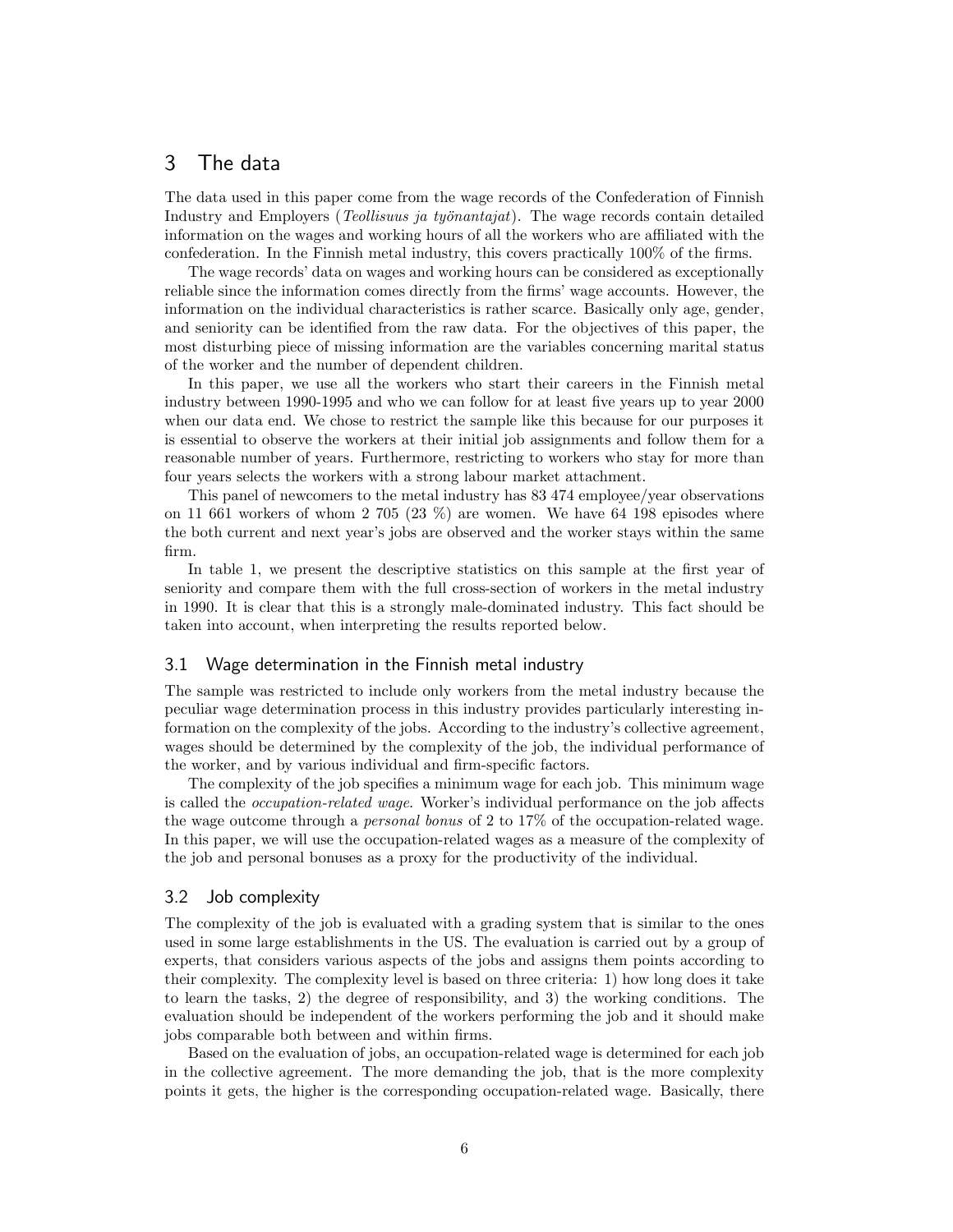should be a one-to-one mapping from the occupation-related wages to the complexity points. The occupation-related wages can therefore be interpreted as a continuous variable that measures the complexity of the job. There are typically around 50 different levels of occupation-related wages per year.

#### 3.3 Individual performance

The individual performance of the worker is evaluated by his/her immediate supervisor. The performance evaluation is based on three criteria: 1) how well the tasks are carried out, 2) the worker's output relative to what is considered normal in the job, and 3) how well the worker follows the instructions and regulations. The performance of the worker is always evaluated relative to what is considered normal on the job in question. Hence, if, for example, the output of all the workers in the firm increases, the performance evaluations of the individual workers should not be affected.

Based on the supervisor's evaluation each worker is paid a personal bonus that should amount to 2-17% of the worker's occupation-related wage. The collective agreement states, that the bonuses should be symmetrically distributed around the mean of 9.5% within each complexity tercile in the firm.

In order to check whether these principles of the collective agreement are also followed in practice, we examined the variation of bonuses across complexity levels for groups of workers with a given level of seniority. There was some indication that bonuses were increasing in the level of complexity. Furthermore, straightforward analysis of variance revealed that firm dummies explain approximately 5% of the variation in bonuses. In order to account for this variation across complexity levels and firms, we measure individual performance with the deviation of the worker's personal bonus from the firm - complexity level cell mean. In the following, this productivity measure will be called *personal bonus* deviation.

## 4 Complexity ladder of jobs

As was explained above, the occupation-related wages order the jobs according to their complexity. In this paper, we use this ordering of jobs as a job ladder where the withinfirm upwards movement on the ladder is interpreted as a promotion and downwards movement as a demotion.

The fact that the occupation-related wages are a component of the final wages makes their use as a complexity measure problematic. There is some year-to-year variation in the occupation-related wages that is not related to changes in the complexity of the jobs. For example, in certain years all the occupation-related wages are increased to account for the effects of inflation. This means that the scale with which the complexity of the jobs is measured is not constant in time.

We corrected for these changes by descaling the occupation-related wages in the following way. We first grouped the workers according to their occupation-related wages within each year and examined the within group distributions of changes in the occupationrelated wages. This analysis revealed that for most of the workers in these groups the year-to-year changes in occupation-related wages were identical. We interpreted the group mode changes of the occupation-related wages as increases that were not related to changes in the complexity of the jobs. The occupation-related wages were then corrected by substracting the annual mode changes from occupation-related wages. After this correction, the occupation-related wages form a consistent ladder for all the years 1990-2000.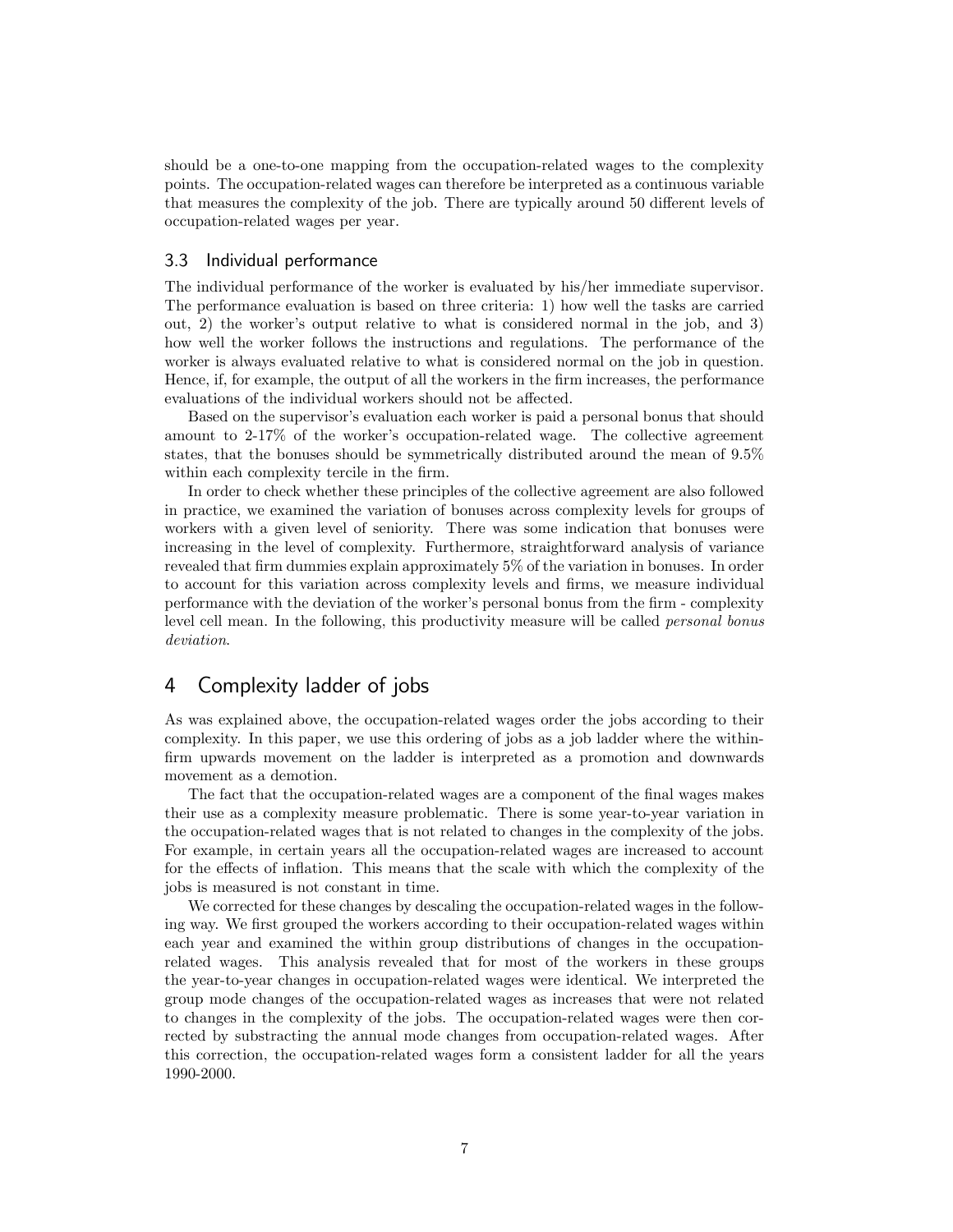

Figure 1: Percentages of male and female workers across tasks of different complexity, 1990 cross-section

Table 2 is a transition matrix of movements between complexity levels in 1990-1991. It shows all the within-firms movement between complexity levels, including entries, exits and stays as percentages of the number of workers on each level. The table can be interpreted in the same way as the job-to-job transition matrices in Baker et al (1994) or Treble et al (2001). For the purposes of this table, the complexity levels were aggregated into integers.

If complexity levels really are a true job ladder, the movements on this ladder should resemble the stylized facts about promotions and demotions. Basically, there should be more movement upwards than downwards. In table 2, there are 62 304 workers who stayed with the same employer between 1990-1991. Approximately 9% of these workers worked in a more complex and about 5% in a less complex job in 1991 than in 1990. Shaded areas in the table indicate the levels that were the most frequent destinations of movement between complexity levels. There is a considerable amount of movement, most of which is upwards and rarely leaping over many levels. In our view, the information in table 2 is in line with the stylized facts about promotions and demotions. It seems appropriate to interpret the complexity axis as a job ladder.

# 5 Gender differences in job assignments

How are men and women then allocated on this ladder? Figure 1 plots the percentages of male and female workers across the same complexity levels as in table 2 in the 1990 crosssection. The figure reveals that women are concentrated in the low end of the complexity axis while the most men work on more complex jobs. This pattern is repeated throughout the years 1990-2000.

Why are women concentrated in the low-end of the complexity axis as in figure 1? Perhaps the most common approach to studying gender differences in job allocation, is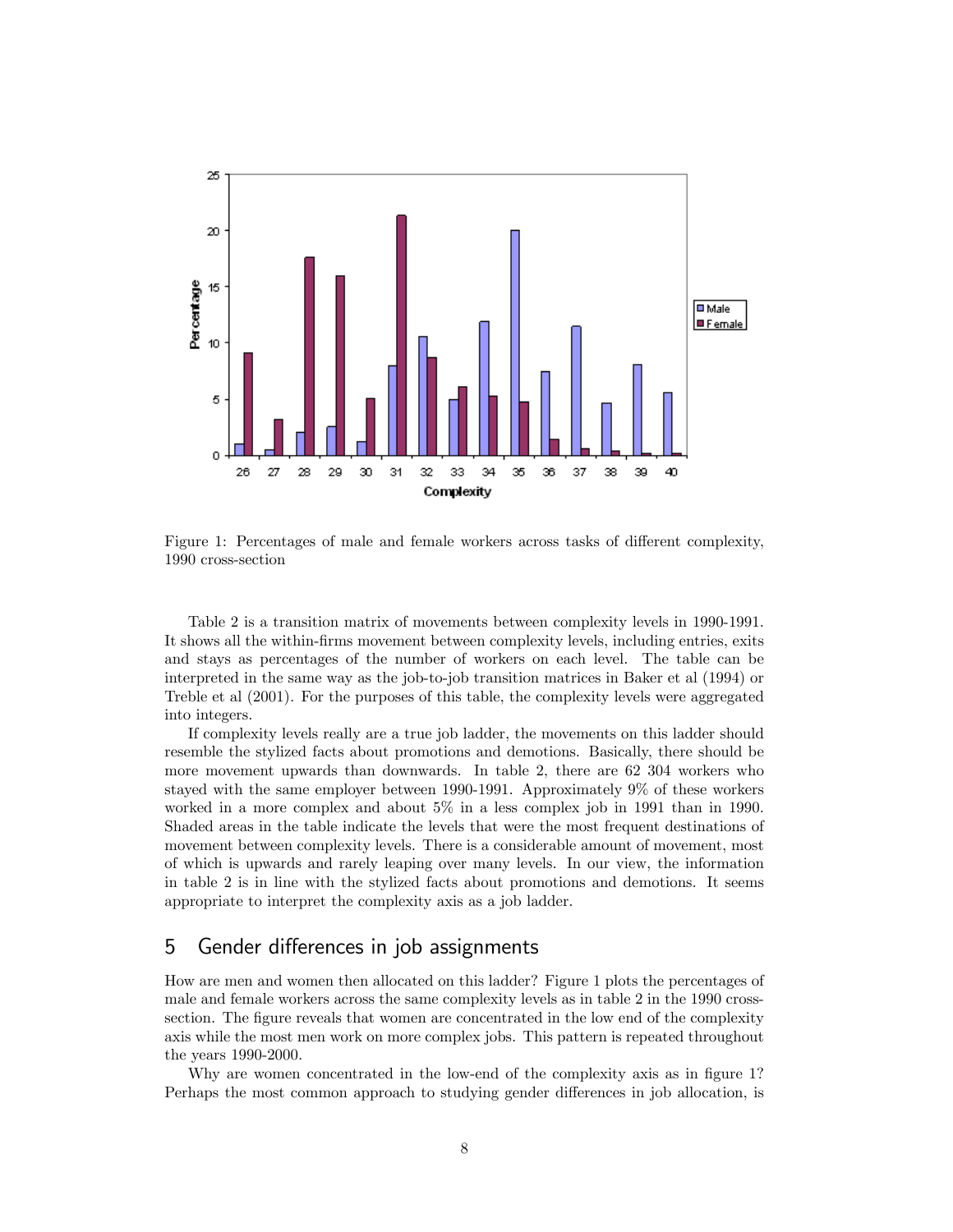

Figure 2: Percentages of male and female workers across jobs of different complexity at the initial job assignment

to examine movement of workers between jobs. If the assignment thresholds are identical for men and women, we shouldn't see any differences in the movement of men and women once the productive characteristics are controlled for. In this section, we study the gender differences in the allocation of workers across jobs of different complexity at the initial job assignment and in the promotion process.

#### 5.1 Initial job assignments

In our sample, we observe the jobs where the workers started their careers and their subsequent promotions and demotions. In figure 2, we have plotted the distributions of the first job assignments of the men and women in our sample.

The asymmetry in figure 2 is striking. Women seem to start their careers in clearly less complex jobs than men. The Duncan and Duncan index of dissimilarity for the initial job assignments gives a value 49:3. That is, nearly half of the women in our sample should change their initial job assignment to arrive to the male allocation of jobs.

However, figure 2 should not be interpreted as evidence on gender differences in the assignment thresholds. After all, it is possible that the asymmetry in figure 2 only reflects the differences in the ability distributions of men and women who choose to work in the metal industry. If the underlying productivity of women in this industry is lower than that of men, it is not surprising that women start their careers in less complex jobs than men. Still, whatever the reason for the asymmetry in figure 2, it is clear that the initial job assignment has to be taken into account in the analysis of gender differences of promotion and productivity.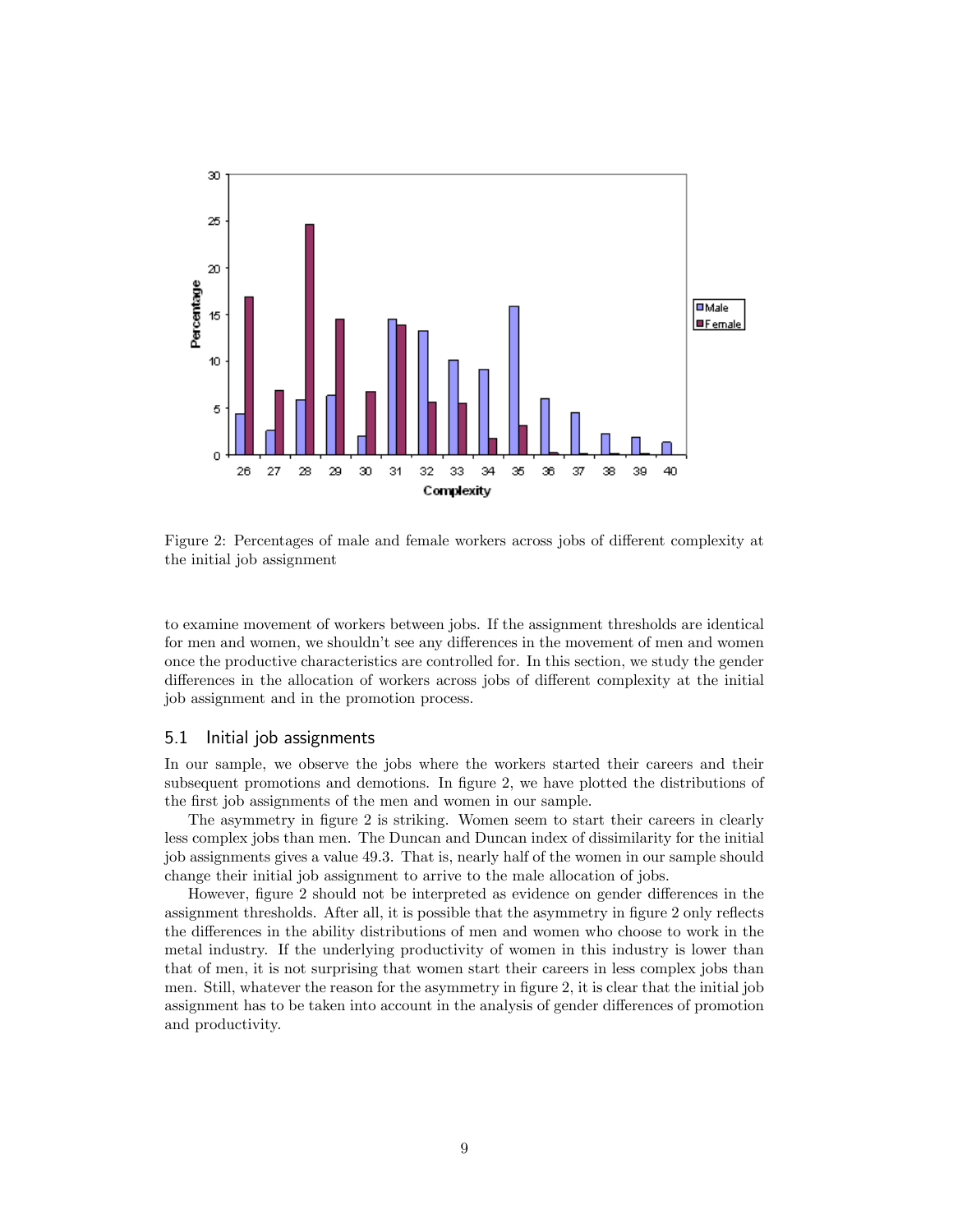#### 5.2 Promotions

Are women then less likely to move upwards on the complexity ladder than men? In table 3, we report the gender differences in the change of complexity. We take advantage of the fact that the occupation-related wage is a continuous variable. Thus, the changes of occupation-related wages conveniently summarize both the extent and the direction of the change in the complexity of the jobs that workers are performing.

The first row of table 3 reports the sample means of changes in log occupation-related wages for men and women in our sample. The male and female sample mean of changes in the complexity of the jobs are virtually identical. If anything, the female mean is slightly higher than the male mean, although the difference is not statistically significant. However, once we split the workers according to the complexity of their initial job assignments, the gender differences become clear. In the following rows of table 3, we report the male and female means of changes in log occupation-related wages in the complexity groups of initial job assignment. In most groups, the mean change in log complexity is clearly lower for women than for men.

The numbers in table 3 are just cell means which do not control for anything else than the complexity of the initial job assignment. In order to control for observable productive characteristics, we ran a following regression on the pooled data:

$$
\Delta c_{it} = \beta F_i + X_{it}' \gamma + \delta I_{it} + \varepsilon_{it} \tag{6}
$$

where  $\Delta c_{it} = c_{i,t+1} - c_{it}$  is the difference in log occupation related wages,  $F_i$  is the female dummy, and  $X_{it}$  is a set of productive characteristics including age and seniority and their squares. In  $I_{it}$  we include a full (15) set of initial job complexity dummies to control for the initial job assignment.

The regression results are reported in table 4. The coefficient on the female dummy is again negative,  $-0.008$ , and clearly significant. Thus, the results in tables 3 and 4 clearly indicate that women take smaller steps on the complexity ladder than men who start in jobs of similar complexity.

Another way of looking at gender differences in the promotion patterns is to examine duration to promotion. In order to do this, we defined a promotion indicator that takes value one if the individual experienced a positive change in the occupation-related wage within the same firm and zero otherwise. In table 5, we report the Kaplan-Meier estimates of the survivor function for men and women. The first column shows the estimates for the whole sample. Although the female survivor function is consistently above the male one, the differences are relatively small.

However, the gender differences become clear once we focus on workers who start their careers in jobs of more or less similar complexity. This is done in columns 2-4 of table 5, where we report the estimates of the survivor function within subsamples of workers. The groups were formed by dividing the workers into "low-complexity", "medium-complexity", and "high-complexity" groups according to the complexity of the initial job assignment. Female survivor functions are clearly above the male ones in the low and medium groups of initial job complexity. A straightforward log-rank test for the equality of the Kaplan-Meier estimates, results of which are reported in the last row of table 5, rejects the null in all the cases expect the high complexity jobs.

In order to control for observable productive characteristics in the duration analysis, we ran a discrete-time proportional hazards model of promotion, using the log-likelihood suggested by Jenkins (1995):

$$
\log \mathcal{L} = \sum_{i=1}^{N} \sum_{t=1}^{T} y_{it} \left[ \frac{h_{it}}{(1 - h_{it})} \right] + \sum_{i=1}^{N} \sum_{t=1}^{T} \log(1 - h_{i,t}) \tag{7}
$$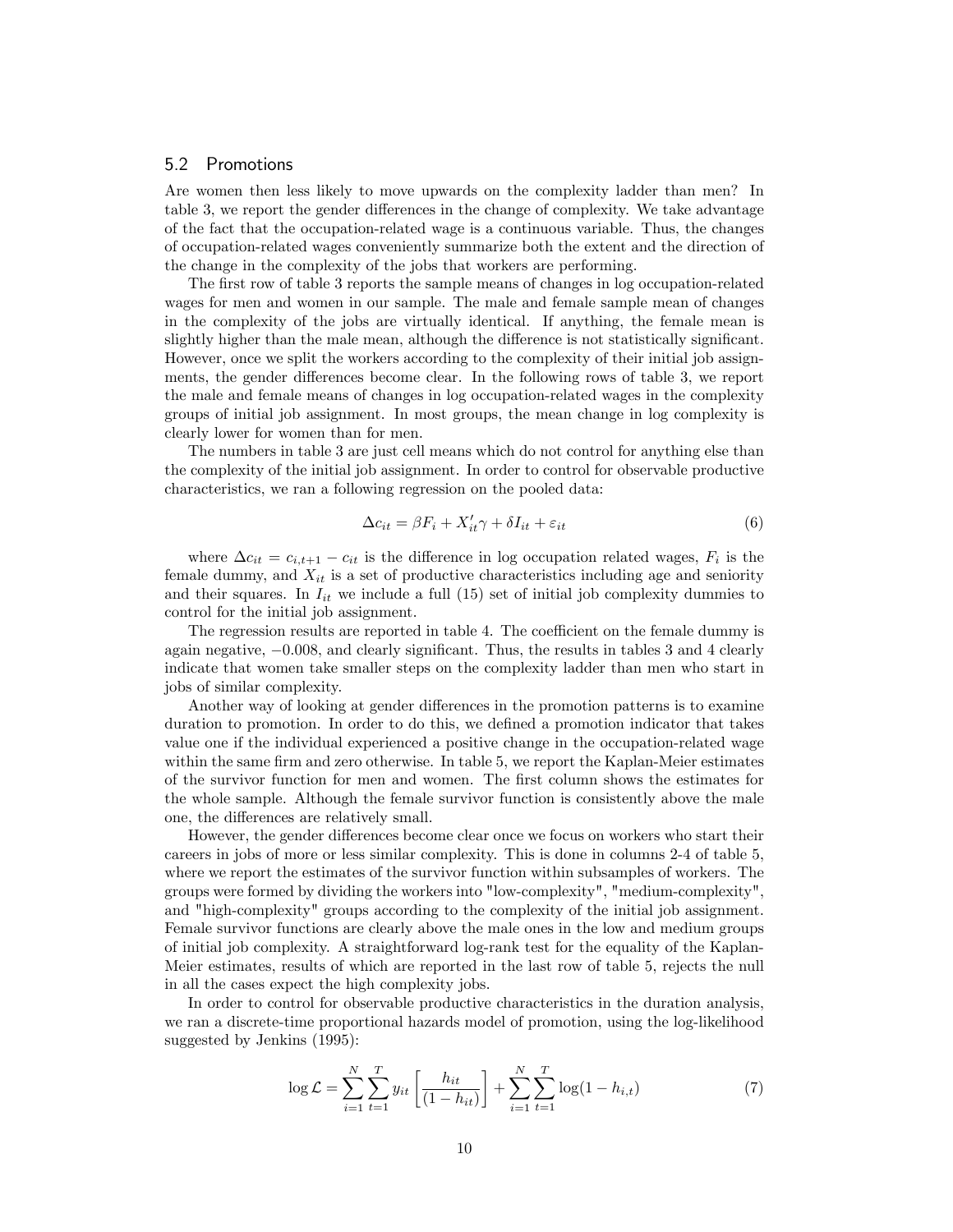where  $N$  is the number of individuals in our sample,  $T$  is the number of years, and  $y_{it}$  is a dummy that takes the value 1 for individual i at t if he/she is promoted at that period and zero otherwise. We use a complementary loglog specification for the hazard rate:

$$
h_{it} = 1 - \exp\left\{-\exp\left[\theta(t) + F_i + X'_{it}\gamma + \delta I_{it}\right]\right\}
$$
\n
$$
(8)
$$

where the baseline hazard  $\theta(t)$  is left unspecified and the rest of the variables are as in  $(6)$ . The results are presented in table 6. The estimated coefficient of the female dummy is negative  $(-0.4)$  and clearly significant.

We interpret the results in tables 3-6 as implying that women are initially assigned to jobs that are less complex but where the promotions are also more frequent. However, compared to the male workers who start their careers on those same jobs, women are much less likely to move to more complex tasks. Thus, women tend to "get stuck" in the initial jobs of low complexity whereas men are more successful in advancing to more complex jobs.

### 6 Gender differences in productivity

The regressions in the previous section controlled for productive characteristics in a very crude way. An alternative approach to study gender differences in the assignment thresholds is to compare the relative productivity of men and women before and after the promotion decisions have taken place. If the threshold of promotion is higher for women than for men, the promoted and non-promoted women should be, on average, more productive than their male counterparts.

We now use personal bonus deviations to measure individual productivity and examine the productivity of the workers in our newcomer sample. We first measure the productivity of each worker at the initial job assignment and then partition the workers into two sets of workers: those who have got promoted up to some specific year (the "promoted" group) and those who have stayed at the initial assignment until that year (the "stagnant" group).

In table 7, we report the median personal bonus deviations for workers in each of these groups. In the Örst row, we display the personal bonus deviations of the new entrants during their first year in the industry. The next row depicts the personal bonus deviations of men and women as measured in the second year of the career, separately for those who were promoted after the initial year and those who were not. The following row depicts the median personal bonus deviations two years after the initial assignment, similarly differentiated between those who had been promoted up to their third year of the career and those who were not; and analogously for the fourth and the fifth row.

The medians reported in table 7 indicate that there are hardly any gender differences in productivity at the initial task assignments. However, once the workers are split into promoted and non-promoted groups, the gender differences become clear. Women tend to dominate in both groups. Among the non-promoted workers the gender difference reaches 0.009 and among the promoted workers 0.011 in favour of women.

Table 7 only reports the differences in medians. In order to have a better view of what happens to the productivity distributions, we have plotted the kernel estimators of the cumulative distributions of personal bonus deviations for men and women separately for stagnant and promoted workers in the first four years of seniority in figure  $3.\overline{3}$ . The male and female distributions of personal bonus deviations are almost indistinguishable at the initial job assignment. After the first year, the workers are split into stagnant and

 $3$ The estimation was done using the Epanechnikov kernel with a bandwidth of .005. Different bandwidths were tried out without relevant changes in the qualitative results.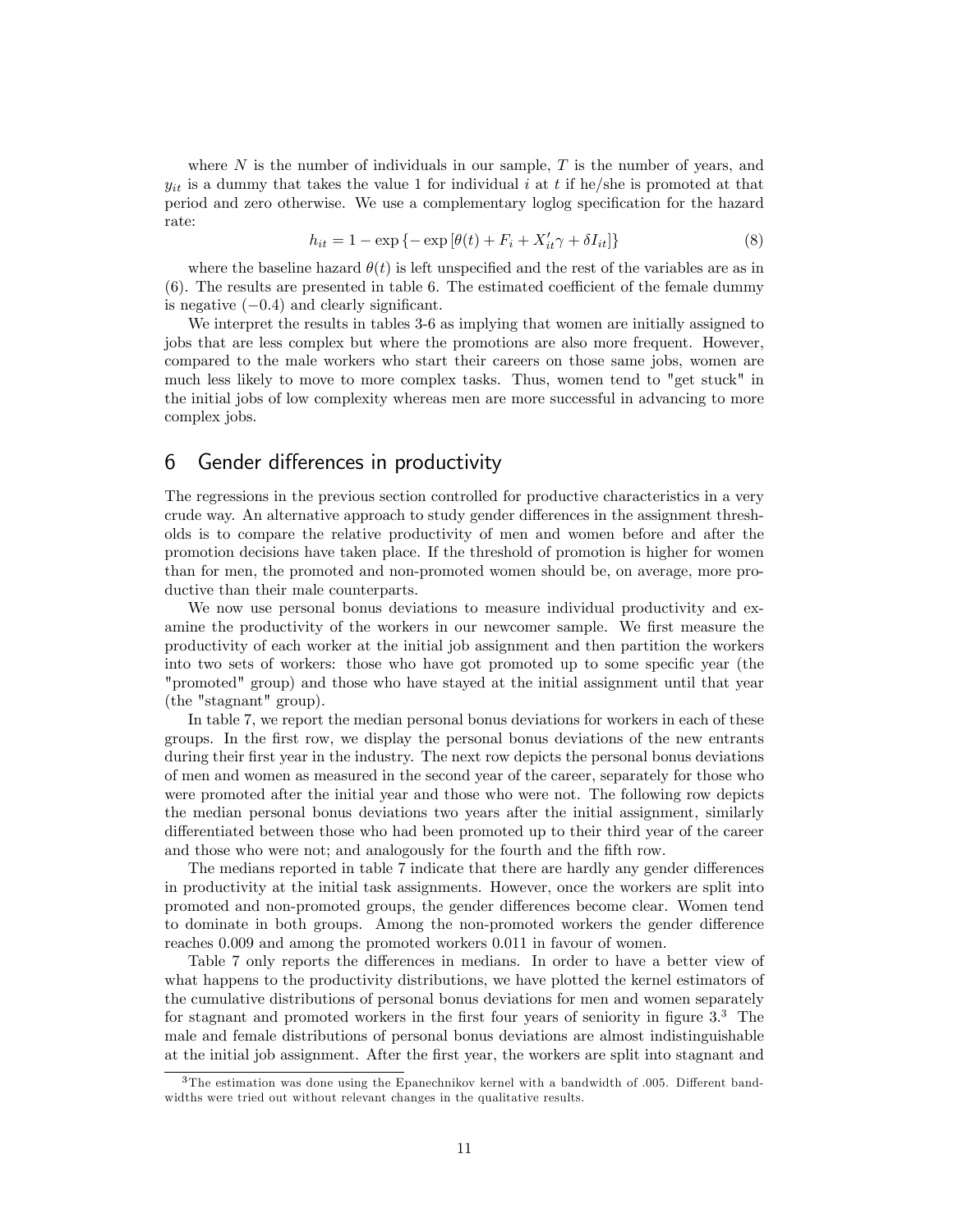

Figure 3: Kernel density estimates of the cumulative distributions of personal bonus deviations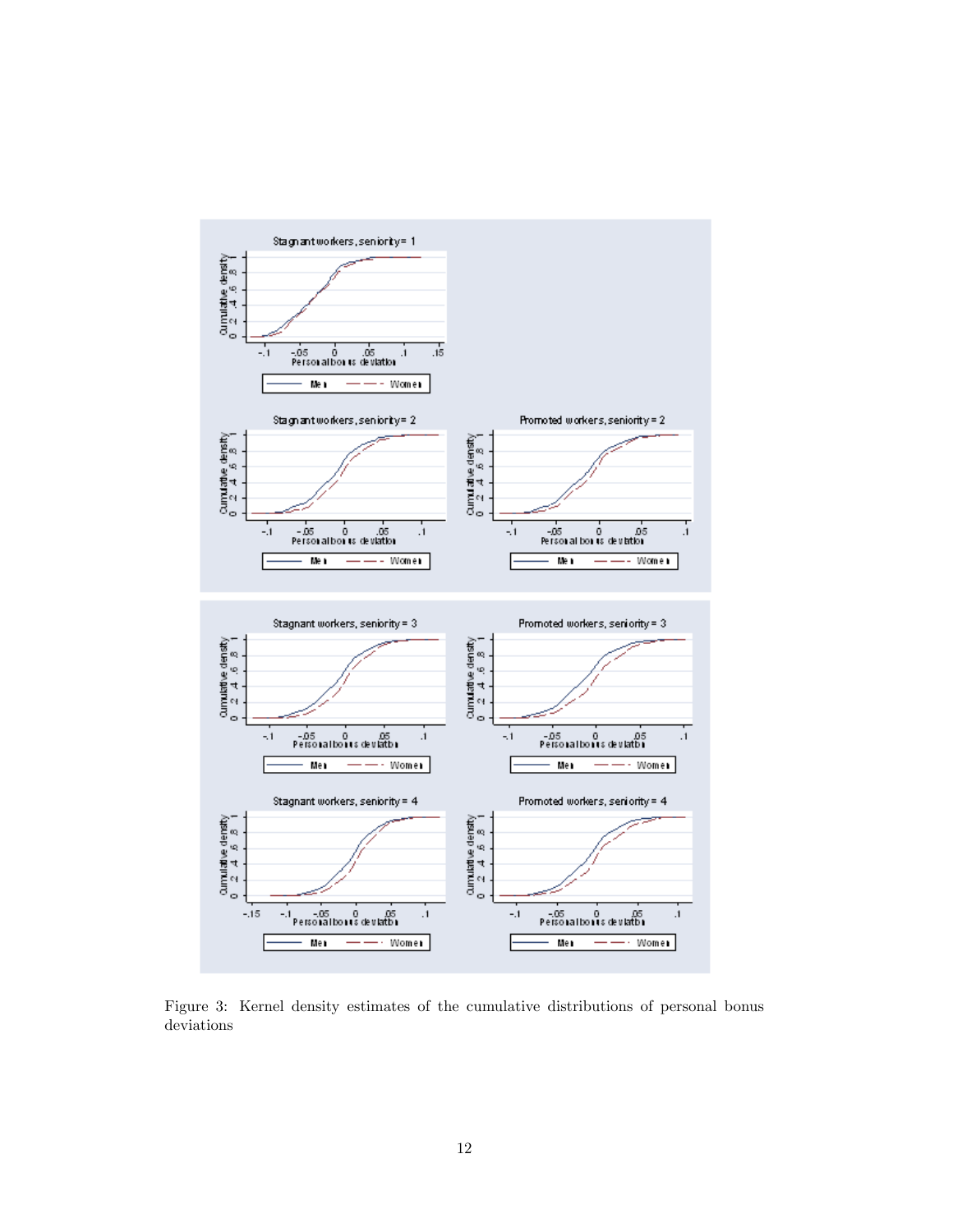promoted groups. In both groups, the female distributions clearly dominate the male distributions and the differences seem to become clearer with seniority.

Whether the results presented above, together with the results on gender differences in promotion probabilities, imply that the female assignment thresholds are higher than the male ones depends on the underlying productivity distributions of men and women who choose to work in the metal industry. As was discussed in the second section, this is correct in the cases where the male and female distributions of productivity distributions do not intersect. Since in our analysis we focus on men and women who start their careers within jobs of similar complexity, any differences in the underlying distributions of productivity should be small. Finally, the results in table 7 and in figure 3 indicate that there are no visible gender differences in the personal bonus deviations within initial jobs. Hence, in our view, these results indicate that women need to be more productive than men to be assigned to complex jobs.

Finally, personal bonus deviation comparisons also tell us something about the behaviour of the employers. First of all, it is clear that the workers that the employers choose to promote tend to be more productive already in their initial jobs. In terms of Lazear and Rosen story, this implies that training costs do play a role in these firms. After all, if the assignment to more complex jobs was costless, the employer would assign all the workers to more complex tasks. However, it seems that women need to be more productive at their initial job than men to get promoted. For promoted women, the average personal bonus deviation in the initial job is  $-.021$  while for promoted men it is only  $-.025$ . Thus, promoted women are approximately 18% more productive at the initial job than promoted men in the initial job. Since the Lazear and Rosen model does not assume any differences in the training costs of men and women, the only way to explain these differences in terms of their model are gender differences in the quit behaviour.

## 7 Gender differences in quit behavior

According to the Lazear and Rosen model, gender differences in reservation wages give rise to differences in the assignment thresholds. We will now examine whether the observed quit behaviour of men and women in the Finnish metal industry is consistent with the Lazear and Rosen argument. However, we would like to stress that, in our view, these data do not really allow for "testing" the Lazear and Rosen argument. After all, the quit behaviour of the workers may well be endogenous. That is, any gender differences in the quit behaviour that we observe may be a result of the gender differences in the assignment thresholds. Hence, this exercise should be seen more as a simple check of whether gender differences in quit behaviour could be the underlying cause for the differences in the assignment thresholds in the most favourable case where the quit rates are exogenous.

We do not observe the actual reasons of job separations in our data. Hence, it is not possible to distinguish layoffs and voluntary quits directly. However, since voluntary quits are what we are interested in, we tried to tackle this problem by defining as a "quit" those separations, where more than  $75\%$  of the employees remain in the departure firm. This definition rules out the situations where a large proportion of the firm's workforce is laid off at the same time, and it is likely to catch more truly voluntary separations. We do not distinguish between job-to-job turnover and job-to-nonemployment turnover, since from the point of the view of the employer these are equivalent.

In the whole metalworker population, the average quit rate of men was 7.8% and that of women 9.6%. Figure 4 plots the average quit rates for men and women by age in the whole metalworker population. As is clear from the figure, the male and female quit rates differ significantly among younger workers, but tend to converge among older workers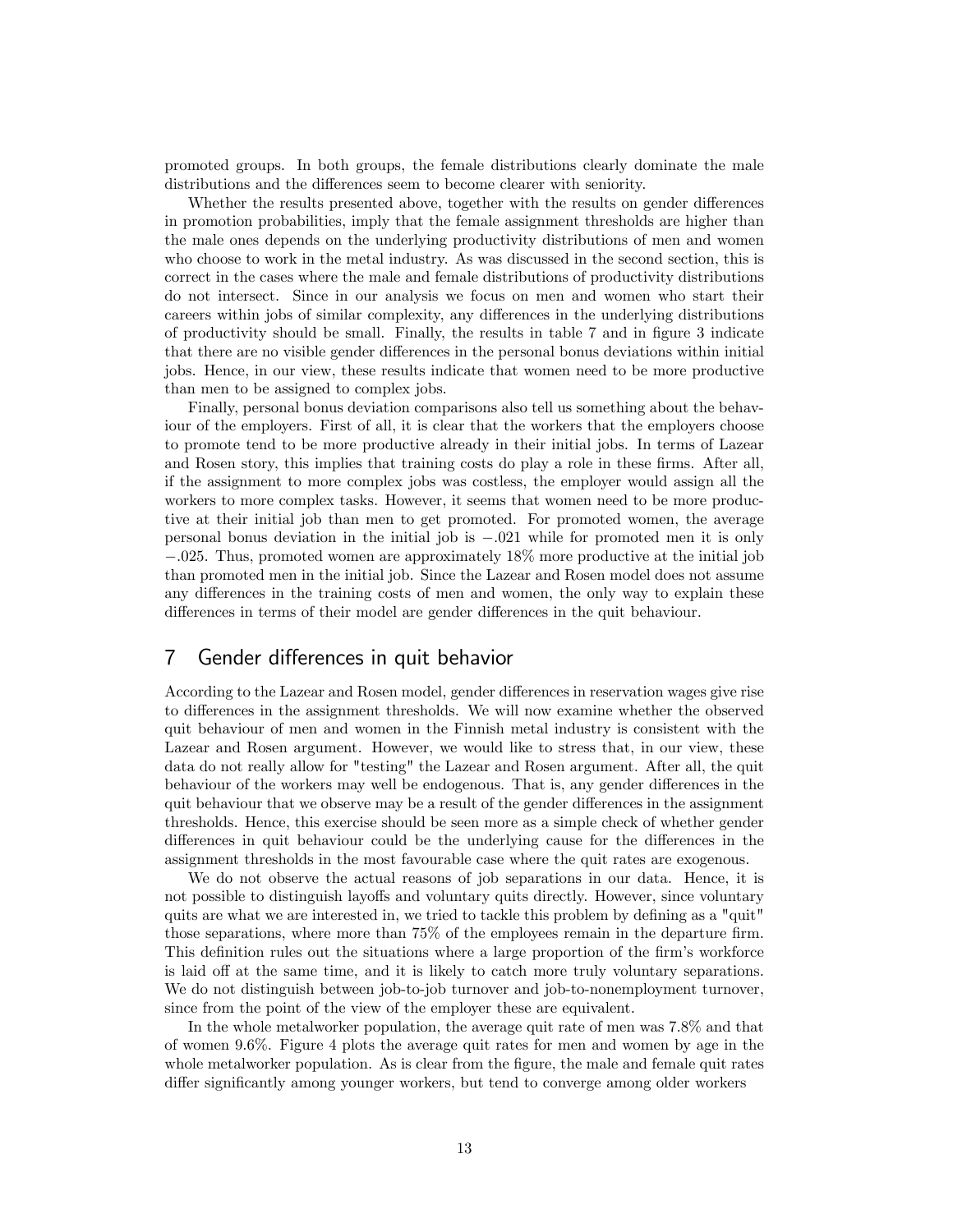

Figure 4: Average quit rates by age and gender in the whole metal industry population, 1990-2000

Table 8 reports the marginal effects from a probit model of quits that uses the whole population of metalworkers. In this model, we allow for different intercepts and age profiles for men and women. The effects are calculated at the mean values of the independent variables. According to these results, women are Öve percentage points more likely to leave the firm.

However, from the point of view of the employer who is considering whether to promote one of the workers in our newcomer sample, the most relevant differences are the differences in the quit rates of the younger workers. In table 9, we report the predicted quit rates of men and women in different age groups. The predicted quit rates of men and women are substantially different among workers who are younger than 30 years old. In fact, in both groups 25 and below as well 25-30 years old, the female quit rate is approximately 40% higher than the male quit rate. In our newcomer sample, nearly 50% of the observations come from these two age groups.

If one is willing to take these gender differences in the quit behaviour as exogenous, they could just as well cause the observed differences in the assignment thresholds. However, there are plenty of reasons to expect the quit behaviour not to be exogenous. Women may simply respond to the adverse promotion prospects by leaving the firm. This is why these results should only been seen as consistent with, but not necessarily supportive of, the Lazear and Rosen story.

### 8 Conclusions

The asymmetric allocation of men and women across jobs is one of the most common explanations for the persistence of gender wage gaps. It is often argued that women have to meet higher productivity requirements than men to be assigned to demanding jobs. Because of these differences in the assignment thresholds women tend to start their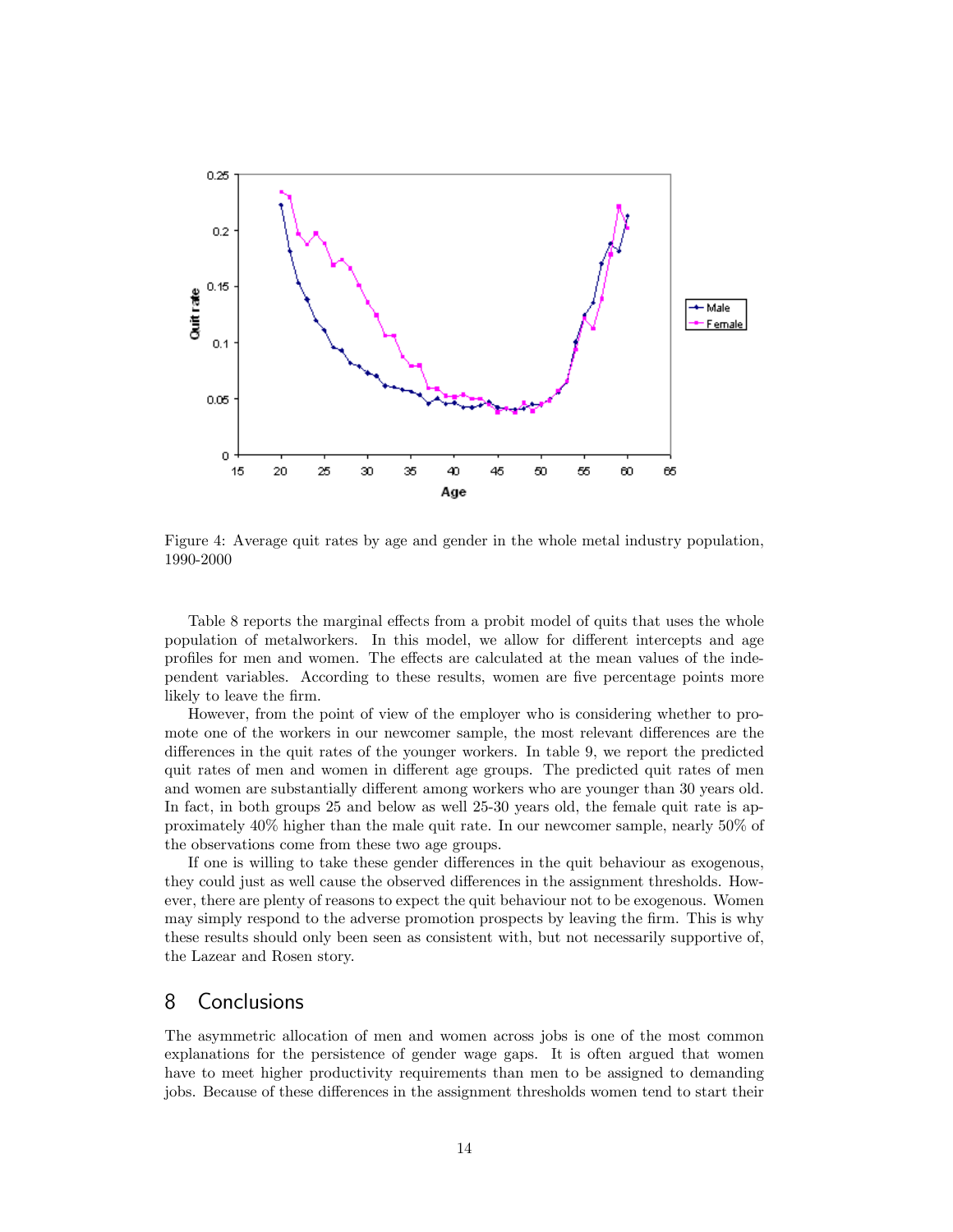careers in less demanding jobs than men and find it more difficult to get promoted than men.

In this paper, we examine gender differences in the job allocations using panel data on Finnish metalworkers. These data are exceptionally suitable for the analysis of the assignment thresholds. They provide a measure for the job complexity that can be used to construct a complexity ladder of jobs. Thus, we are able to compare men and women, who start their careers in similar jobs. Furthermore, the data contain information on personal bonuses that can used to study the productivity implications of the gender differences in the assignment thresholds.

In the Finnish metal industry, women work on clearly less complex jobs than men. This gender difference in the job allocation is already visible at the initial job assignment. Nearly 50% of the women would have to change their initial jobs to arrive at the male allocation of initial jobs. Furthermore, women find it more difficult to move to more complex tasks than men: Women are clearly less likely to get promoted than men who start their careers in the same jobs, even after controlling for observable productive characteristics.

Using personal bonuses as a measure of individual productivity, we also find that there are no clear productivity differences between men and women within the jobs where the workers are initially assigned to. However, when the workers are split into groups of promoted and non-promoted workers, the gender differences in productivity become clear. Promoted and non-promoted women are consistently more productive then their male counterparts.

Whether one can interpret these results as evidence on gender differences in the assignment thresholds, depends on the underlying productivity distributions of male and female workers in this industry. We argue that since we do not observe any productivity differences within the initial jobs, we can interpret the combination of the results that women are less likely to be promoted and that women are more productive among the promoted and non-promoted workers as evidence on higher female thresholds. Whereas the result that women are less likely to get promoted than men has been reported often, it hasn't been combined with the results on gender differences in productivity that would match the asymmetric assignment threshold hypothesis before.

Finally, the observed quit behaviour of men and women in this industry is broadly consistent with the Lazear-Rosen explanation of the gender differences in the promotion thresholds. Namely, the fact that women are more likely to quit the firm than men, may imply that women face higher thresholds because their promotion is more costly to the employer. However, since the quit behaviour may be a result of the differences in the promotion thresholds, it is not possible to draw definite conclusions on the causes of these threshold differences with these data.

### **References**

- $[1]$ Baker, G. P., M. Gibbs & B. Holmström,  $(1994)$ : "The internal economics of the firm: Evidence from personnel dataî, Quarterly Journal of Economics, 109: 921-955.
- [2]Blau, F. D, & M. A. Ferber, (1987): "Discrimination: Empirical evidence from the United States", American Economic Review, 77, 316-20.
- $[3]$ Booth, A. L., M. Francesconi & J. Frank,  $(2003)$ : "A sticky floors model of promotion, pay, and gender", forthcoming European Economic Review, 47(2), 295-322...
- $[4]$ Gibbons, R. & M. Waldman,  $(1999)$ : "A theory of wage and promotion dynamics inside firms", Quarterly Journal of Economics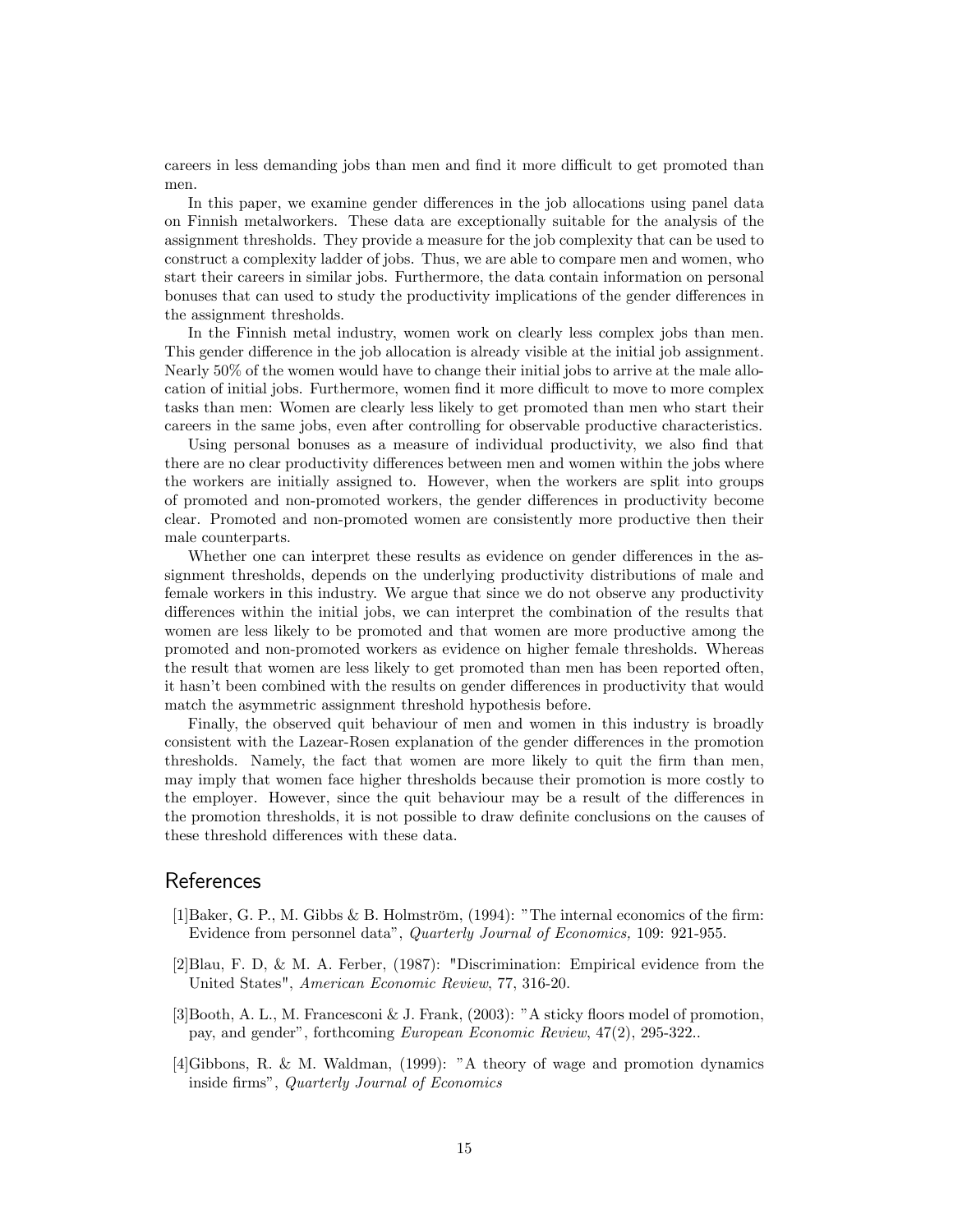- $[5]$ Ginther, D. K. & K. J. Hayes,  $(1999)$ : "Gender differences in salary and promotion in the humanitiesî, American Economic Review, Papers and Proceedings, 89, 397-402.
- $[6]$ Ginther, D. K. and K. J. Hayes,  $(2003)$ : "Gender differences in salary and promotion for faculty in the humanities 1977-1995", Journal of Human Resources, 38(1), 34-73.
- $[7]$ Granqvist, L. & H. Persson,  $(2002)$ : "Gender differences in career mobility an example from the wholesale and retail tradeî, mimeo, Swedish Institute for Social Research, Stockholm University.
- $[8]$ Hersch, J. & W.K. Viscusi,  $(1996)$ : "Gender differences in promotions and wages", Industrial Relations, 35, 461-72.
- [9]Jenkins, S.P., (1995): "Easy estimation methods for discrete-time duration models", Oxford Bulletin of Economics and Statistics, 57, 129-138.
- [10]Jones, D. R. & G. H. Makepeace, (1996): îEqual worth, equal opportunities: Pay and promotion in an internal labour market", Economic Journal, 106, 401-409.
- $[11]$ Lazear, E.P. & E. Rosen,  $(1990)$ : "Male-female wage differentials in job ladders", Journal of Labor Economics, 13 (3), 426-471.
- [12]McCue, K. (1996): "Promotions and wage growth", Journal of Labor Economics, 14 (2), 175-209.
- [13]McDowell, J.M, L.D. Singell & J.P. Ziliak, (1999): "Cracks in the glass ceiling: Gender and promotion in the economics profession", American Economic Review, Papers and Proceedings, 89, 392-396.
- [14] Treble, J. & E. van Gameren & S. Bridges & T. Barmby,  $(2001)$ : "The internal economics of the firm: Further evidence from personnel data", *Labour Economics*, 8, 531-552.
- $[15]$ Winter-Ebmer, R. & J. Zweimüller,  $(1997)$ : "Unequal assignment and unequal promotion in job ladders", Journal of Labor Economics, 15:1, 43-71.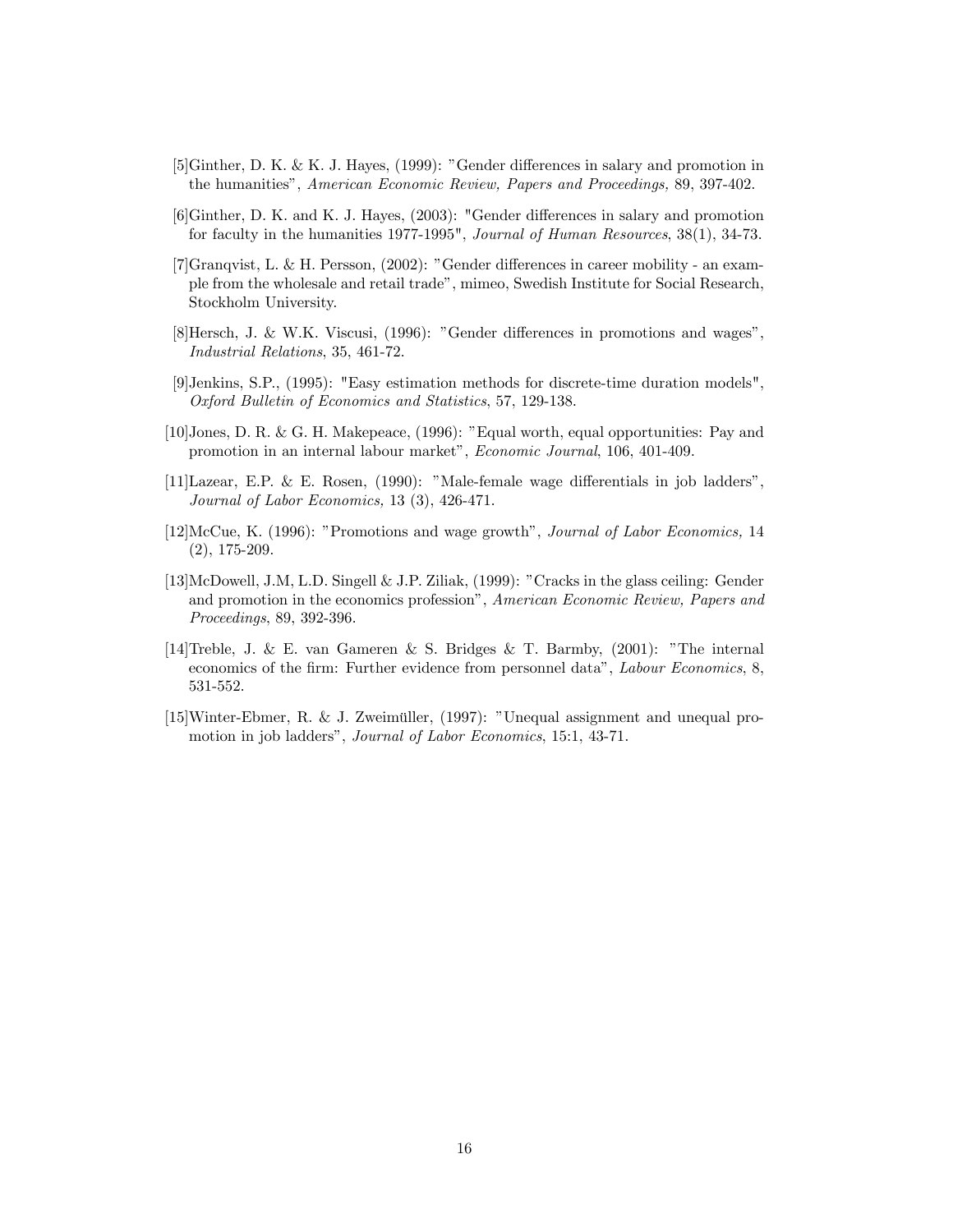| Variable     |       | Men in our sample |         | Women in our | Men in 1990   |           | Women in 1990 |           |
|--------------|-------|-------------------|---------|--------------|---------------|-----------|---------------|-----------|
|              |       |                   | sample  |              | cross-section |           | cross-section |           |
|              | Mean  | Standard          | Mean    | Standard     | Mean          | Standard  | Mean          | Standard  |
|              |       | deviation         |         | deviation    |               | deviation |               | deviation |
| Age          | 28.43 | 8.35              | 31.43   | 9.22         | 37.23         | 10.40     | 40.19         | 10.37     |
| Complexity   | 33.03 | 3.24              | 29.55   | 2.35         | 35.21         | 3.17      | 30.62         | 2.62      |
| <b>Bonus</b> | .05   | .04               | .06     | .04          | .09           | .04       | .09           | .04       |
| Average      | 41.35 | 8.23              | 34.92   | 4.61         | 46.79         | 7.64      | 38.48         | 5.07      |
| hourly       |       |                   |         |              |               |           |               |           |
| earnings     |       |                   |         |              |               |           |               |           |
| Individuals  | 8956  |                   | 2 7 0 5 |              | 52377         |           | 14 607        |           |
|              |       |                   | (23%)   |              |               |           | (22%)         |           |
| Ind/year     | 83474 |                   |         |              |               |           |               |           |
| observations |       |                   |         |              |               |           |               |           |

### Table 1 Descriptive statistics

Our sample consists of all the observations during 1990-2000 on workers who enters the metal industry during 1990-1995 and stays for at least five years. The descriptive statistics are 1990 means and standard deviations. 1990 cross-section consists of all the workers in the metal industry population in 1990. Complexity refers to the occupation-related wage in FIM 1990. Bonus is reported as a proportion of occupation-related wage. Average hourly earnings consist of worker's earnings in different hourly wage schemes in FIM 1990.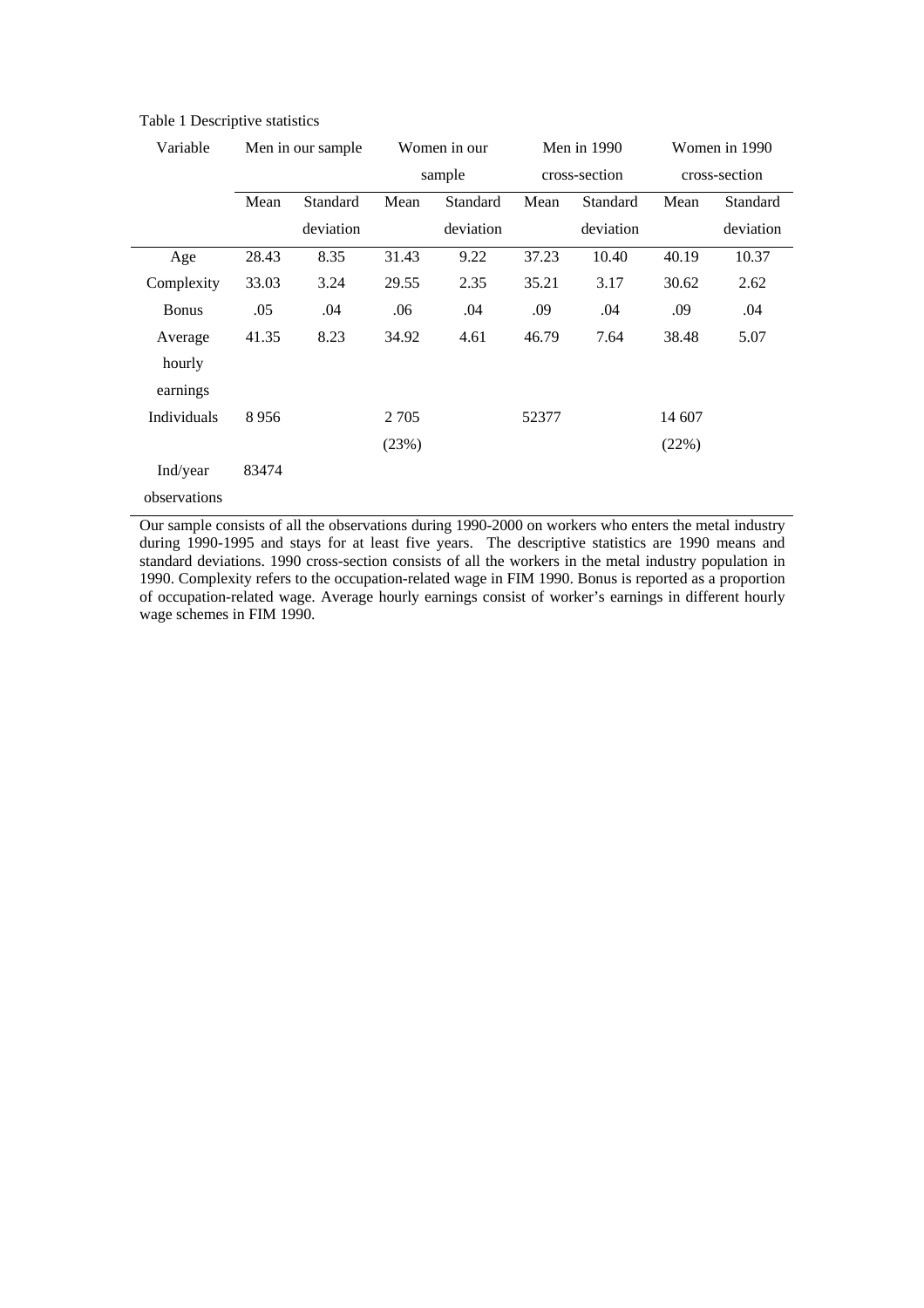|              | Exit | <b>26</b> | 27   | 28   | 29   | 30   | 31   | 32   | 33   | 34         | 35   | 36   | 37   | 38   | 39   | 40   | Total | $\mathbf N$ |
|--------------|------|-----------|------|------|------|------|------|------|------|------------|------|------|------|------|------|------|-------|-------------|
| <b>Entry</b> |      | 36.5      | 45.1 | 18.2 | 19.5 | 18.4 | 14.3 | 12.8 | 15.4 | 8.1        | 7.7  | 6.3  | 4.3  | 4.9  | 2.8  | 3.7  |       | 7405        |
| 26           | 38.9 | 44.3      | 0.1  | 9.4  | 2.9  |      | 1.1  | 1.3  | 0.1  | 1.6        | 0.3  |      |      | 0.1  |      |      | 100   | 1762        |
| 27           | 39.9 | 0.1       | 45.3 | 3.0  | 0.1  | 4.6  | 3.4  |      | 1.4  | 0.3        | 1.3  | 0.4  |      | 0.1  |      |      | 100   | 704         |
| 28           | 30.0 | 1.2       | 0.4  | 59.9 | 2.9  | 1.0  | 2.3  | 0.9  | 0.5  | 0.4        | 0.5  | 0.2  |      |      |      |      | 100   | 3358        |
| 29           | 28.6 | 0.6       |      | 2.0  | 60.1 | 0.1  | 5.5  | 2.2  |      | 0.7        | 0.1  |      | 0.1  |      |      |      | 100   | 3475        |
| 30           | 28.6 |           | 0.7  | 1.6  |      | 56.3 | 5.5  | 0.2  | 3.1  | 0.4        | 2.1  | 0.6  | 0.9  | 0.1  |      |      | 100   | 1344        |
| 31           | 24.9 | 0.1       |      | 0.8  | 1.0  | 0.4  | 62.0 | 4.8  | 2.2  | 1.3        | 1.4  | 0.7  | 0.1  | 0.1  | 0.1  |      | 100   | 6796        |
| 32           | 25.7 | 0.1       |      | 0.3  | 0.5  |      | 2.3  | 62.2 | 0.1  | 6.0        | 2.1  |      | 0.5  |      | 0.2  |      | 100   | 6457        |
| 33           | 22.6 |           | 0.1  | 0.3  |      | 0.5  | 1.5  |      | 64.6 | 0.2        | 5.5  | 3.5  |      | 0.9  |      | 0.3  | 100   | 3303        |
| 34           | 20.9 |           |      | 0.1  | 0.2  |      | 0.7  | 3.3  |      | 63.8       | 9.1  | 0.3  | 1.3  |      | 0.4  |      | 100   | 6529        |
| 35           | 16.6 |           |      | 0.1  |      | 0.1  | 0.3  | 0.7  | 0.9  | 2.5        | 68.9 | 2.9  | 5.7  | 0.5  | 0.6  | 0.2  | 100   | 10382       |
| 36           | 13.8 |           |      |      |      | 0.1  | 0.2  |      | 0.7  |            | 4.3  | 74.0 | 0.1  | 5.3  | 0.1  | 1.6  | 100   | 3754        |
| 37           | 12.5 |           |      |      | 0.   |      | 0.2  | 0.4  |      | $\cdot$ .2 | 6.5  |      | 74.3 | 0.1  | 4.8  |      | 100   | 5677        |
| 38           | 13.1 |           |      |      |      |      | 0.1  |      | 0.3  |            | 0.9  | 4.0  | 0.7  | 76.7 | 0.1  | 4.1  | 100   | 2199        |
| 39           | 11.8 |           |      |      |      |      |      | 0.3  |      | 0.4        | 1.5  |      | 4.3  | 0.1  | 81.6 | 0.2  | 100   | 3964        |
| 40           | 12.2 |           |      |      |      |      |      |      | 0.3  |            | 0.5  | 2.4  |      | 2.7  | 1.7  | 80.1 | 100   | 2600        |
| <b>Total</b> | 20.6 | 1.4       | 0.6  | 3.8  | 3.8  | 1.4  | 7.9  | 7.7  | 4.0  | 8.1        | 14.2 | 5.5  | 8.3  | 3.3  | 5.9  | 3.6  | 100   | 69709       |

Table2 Transition matrix between jobs for newcomers in the metal industry, 1990-1991

Shows all transitions between complexity levels, including entry, exit, and stays from 1990 to 1991, as percentage of movements from a complexity level to another. Aggregating occupation-related wages into integers creates complexity levels. Shaded cells indicate the level that was the most frequent destination of the complexity level moves. Numbers in boxed cells indicate stays within a complexity level. Zeros denote nonempty cells that round up to zero and "."s denote empty cells.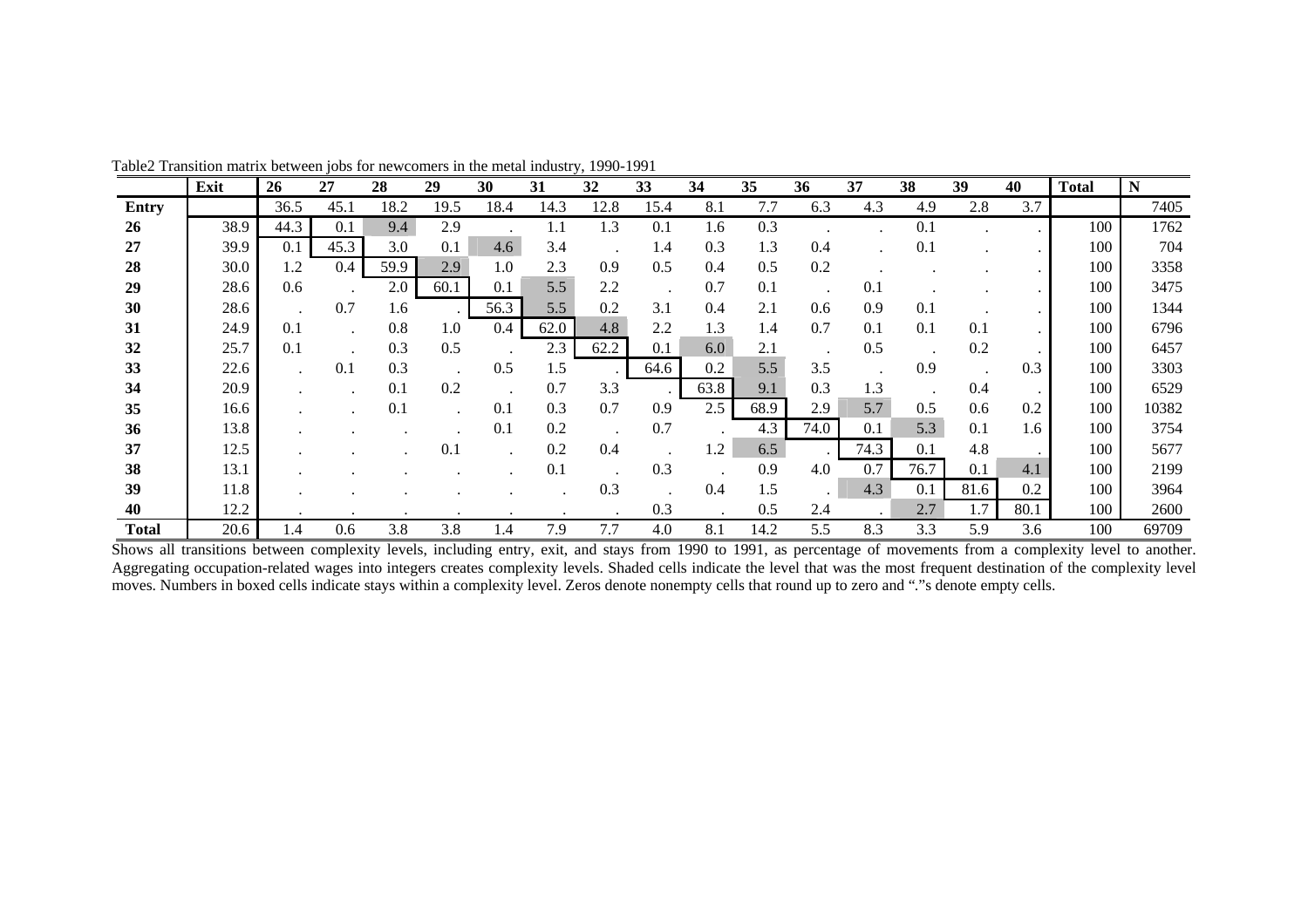|                     | Male   | Female  | Difference            |
|---------------------|--------|---------|-----------------------|
| Total               | .010   | .011    | .000                  |
|                     | (000)  | (000)   | (.000)                |
|                     |        |         |                       |
| Complexity group 26 | .026   | .018    | $-.008$ <sup>**</sup> |
|                     | (.001) | (.001)  | (.001)                |
| Complexity group 27 | .035   | .018    | $-.017$ <sup>**</sup> |
|                     | (.002) | (.002)  | (.002)                |
| Complexity group 28 | .026   | .013    | $-.013**$             |
|                     | (.001) | (.001)  | (.001)                |
| Complexity group 29 | .017   | .009    | $-.008**$             |
|                     | (.001) | (.001)  | (.001)                |
| Complexity group 30 | .022   | .013    | $-.009**$             |
|                     | (.001) | (.001)  | (.001)                |
| Complexity group 31 | .014   | .005    | $-.008**$             |
|                     | (000)  | (.001)  | (.001)                |
| Complexity group 32 | .010   | .003    | $-.007**$             |
|                     | (.000) | (.001)  | (.001)                |
| Complexity group 33 | .010   | .005    | $-.005**$             |
|                     | (000)  | (.001)  | (.001)                |
| Complexity group 34 | .006   | .004    | $-.002$               |
|                     | (.000) | (.002)  | (.002)                |
| Complexity group 35 | .005   | .001    | $-.005***$            |
|                     | (000)  | (.001)  | (.001)                |
| Complexity group 36 | .005   | $-.002$ | $-.007**$             |
|                     | (.001) | (.003)  | (.001)                |
| Complexity group 37 | .000   | .004    | .004                  |
|                     | (.001) | (.011)  | (.003)                |
| Complexity group 38 | .001   | .002    | .001                  |
|                     | (.001) | (.003)  | (.001)                |

Table 3 Change in complexity – Gender differences

The numbers in the second and third columns are the sample mean changes of log occupation-related wages for men and women. The fourth column gives the female-male difference. The groups were constructed by aggregating the occupation-related wages of the workers' initial task assignments to integers. The numbers in parentheses are standard errors. \*\* denotes significane at 5%-level and \* at 10level.

Table 4 Change in complexity – regression results

| Variable                        | (3)        |
|---------------------------------|------------|
| Female                          | $-.008$    |
|                                 | (.000)     |
| Age/10                          | $-.011$    |
|                                 | (.001)     |
| $(Age/10)^2$                    | .001       |
|                                 | (.000)     |
| Seniority/10                    | $-.086$    |
|                                 | (.003)     |
| (Seniority/10) <sup>2</sup>     | $.066^{*}$ |
|                                 | (.002)     |
| Initial task complexity dummies | Yes(15)    |
|                                 |            |
| $R^2$                           | .135       |
| N                               | 64 198     |

Dependent variable is the difference between log of the occupation-related wage in the next period and the log of the occupation-related wage at the current period. Seniority measured as number of years that individual has been present in the metal industry. Regression also includes a full set of initial task complexity group and firm dummies. Numbers in parenthesis are robust standard errors.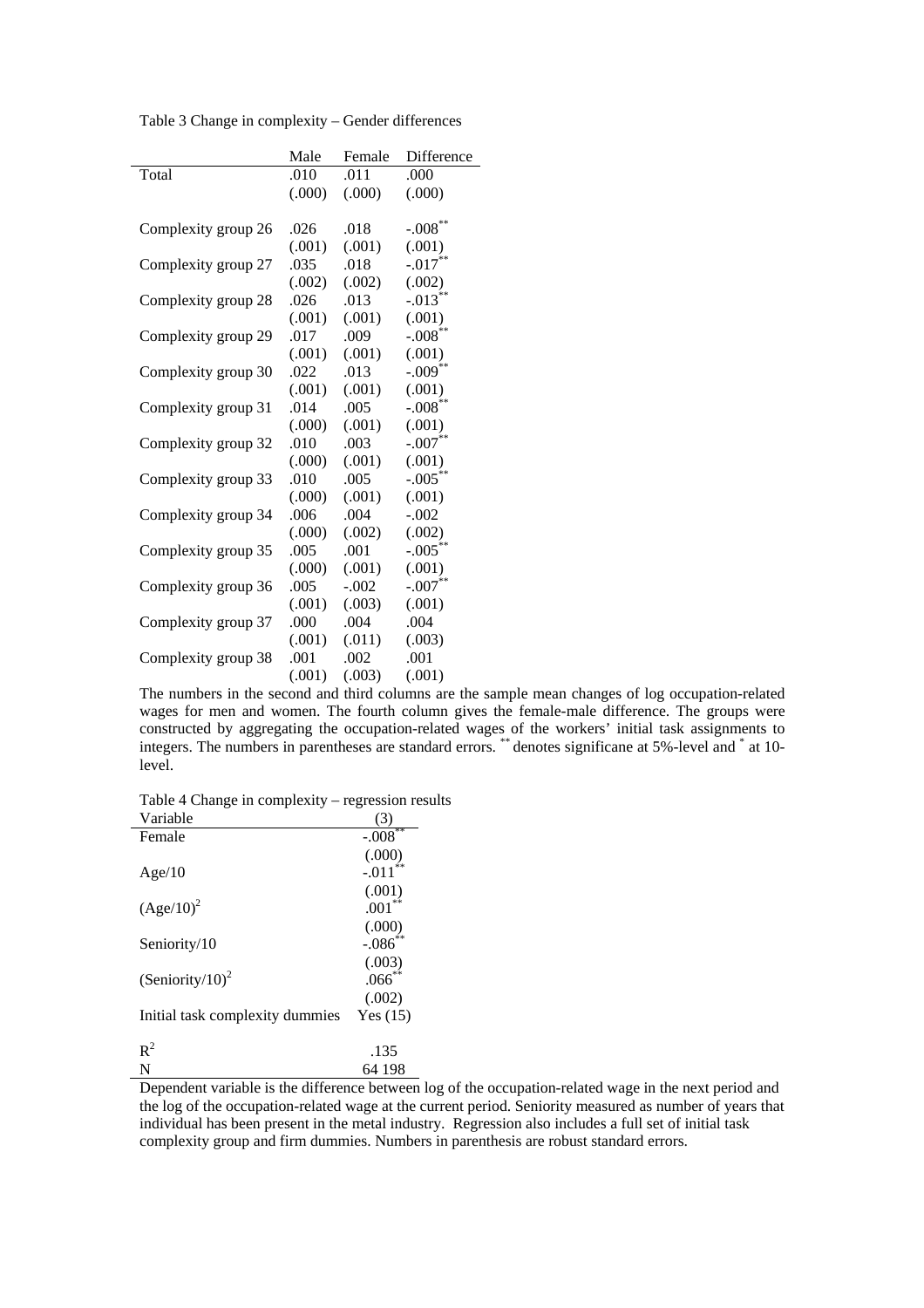|               | (1)                         |                  | (2)                              |                      | (3)                            |                         | (4)                          |                       |
|---------------|-----------------------------|------------------|----------------------------------|----------------------|--------------------------------|-------------------------|------------------------------|-----------------------|
|               |                             | The whole sample |                                  | Low complexity tasks |                                | Medium complexity tasks |                              | High complexity tasks |
| Seniority     | Men                         | Women            | Men                              | Women                | Men                            | Women                   | Men                          | Women                 |
|               | 0.709                       | 0.746            | 0.596                            | 0.707                | 0.679                          | 0.808                   | 0.859                        | 0.943                 |
|               | 0.564                       | 0.628            | 0.410                            | 0.580                | 0.536                          | 0.709                   | 0.770                        | 0.862                 |
|               | 0.473                       | 0.531            | 0.327                            | 0.478                | 0.441                          | 0.624                   | 0.696                        | 0.813                 |
| 4             | 0.412                       | 0.468            | 0.274                            | 0.413                | 0.385                          | 0.567                   | 0.624                        | 0.766                 |
|               | 0.371                       | 0.424            | 0.237                            | 0.371                | 0.345                          | 0.521                   | 0.583                        | 0.723                 |
| Log-rank test | $X^2(1)=21.72$<br>(p=0.000) |                  | $X^2(1) = 104.68$<br>$(p=0.000)$ |                      | $X^2(1)=116.85$<br>$(p=0.000)$ |                         | $X^2(1)=2.59$<br>$(p=0.108)$ |                       |

Table 5 Kaplan-Meier estimates of the survivor function by gender

Table reports the Kaplan-Meier estimates of the survivor function, where hazard is the probability of promotion conditional on not being promoted up to the year of seniority. Low-complexity refers to tasks that have occupation-related wages less than or equal to 30. Medium complexity refers to tasks that have occupation-related wages larger than 30 but less than or equal to 35. High complexity refers to tasks that have occupation-related wages higher than 35. The last row reports the log-rank test statistic for the hypothesis that the male and female survivor functions are equal.

Table 6 Duration to promotion – Discrete-time complementary log-log proportional hazards estimates.

| Variable                |            |
|-------------------------|------------|
| Female                  | $-.357$    |
|                         | (.026)     |
| Age/10                  | $-.191$ ** |
|                         | (.087)     |
| $(Age/10)^2$            | $-.000$    |
|                         | (.012)     |
| Initial task complexity | Yes $(15)$ |
| dummies                 |            |
| N                       | 64 198     |
|                         |            |

Estimates from a discrete-time proportional-hazards model of promotion. Complementary log-log specification was chosen for the hazard of promotion. In addition to the variables listed in the table, 11 duration dummies were included in the estimation Standard errors are reported in the parentheses.

|               | Stagnant   | $\frac{1}{2}$<br>Stagnant | Difference  | Promoted | Promoted  | Difference |
|---------------|------------|---------------------------|-------------|----------|-----------|------------|
|               | men        | women                     |             | men      | women     |            |
| First         | $-.027$    | $-.027$                   | .000        |          |           |            |
| assignment    | (.000)     | (.001)                    | (.001)      |          |           |            |
|               | $N = 8956$ | $N=2$ 705                 |             |          |           |            |
| After 1 year  | $-.010$    | $-.001$                   | $.009***$   | $-.014$  | $-.003$   | $.011***$  |
|               | (.000)     | (.001)                    | (.001)      | (.001)   | (.001)    | (.001)     |
|               | $N=6$ 345  | $N=2017$                  |             | $N=2611$ | $N = 688$ |            |
| After 2 years | $-.005$    | .001                      | $.007^{**}$ | $-.010$  | .000      | $.011***$  |
|               | (.001)     | (.001)                    | (.001)      | (.001)   | (.001)    | (.001)     |
|               | $N = 5057$ | $N=1675$                  |             | $N=3899$ | $N=1030$  |            |
| After 3 years | $-.002$    | .005                      | $.007**$    | $-.007$  | .001      | $.008***$  |
|               | (.001)     | (.001)                    | (.001)      | (.000)   | (.001)    | (.001)     |
|               | $N=4229$   | $N=1$ 431                 |             | $N=4727$ | $N=1$ 274 |            |
| After 4 years | .000       | .007                      | $.007**$    | $-.005$  | .003      | $.008***$  |
|               | (.001)     | (.001)                    | (.001)      | (.001)   | (.001)    | (.001)     |
|               | $N = 3687$ | $N=1$ 255                 |             | $N=5269$ | $N=1$ 450 |            |

Table 7 Median personal bonus deviations in the groups of promoted and not-promoted workers

Numbers in cells are medians of bonuses as deviations from firm- and task-specific means. Stagnant refers to the group of workers that are not promoted. The second row reports the average bonus deviations of men and women at the initial task assignment. In the rows 3-6 these workers are split into two groups according to whether they were promoted or not and the means of bonus deviations are reported for each group. The numbers in parentheses are standard errors. N refers to the sample size of the cell.